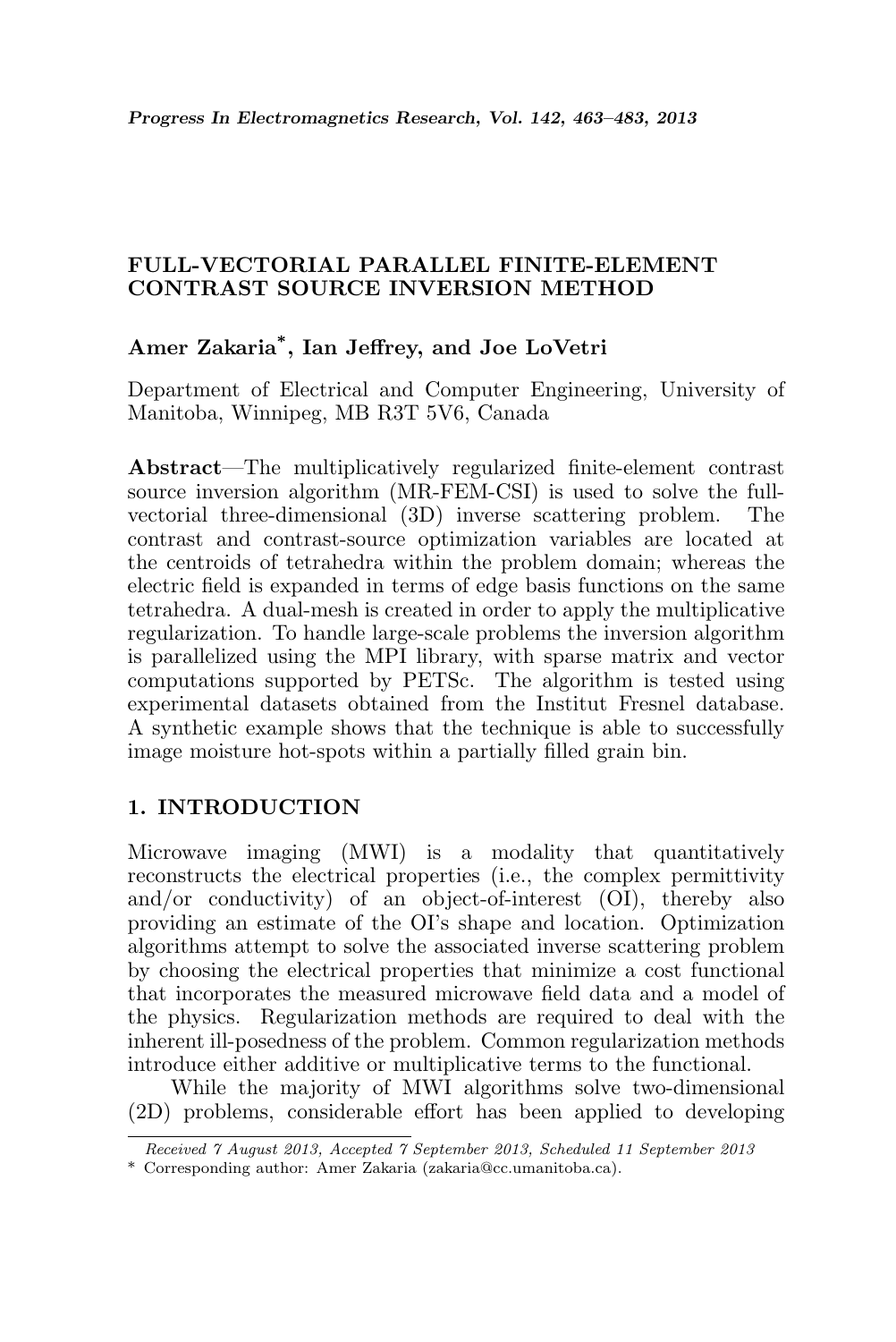algorithms for three-dimensional (3D) applications. Recent work for 3D problems include: multiplicatively regularized (MR) Gauss-Newton inversion (GNI) by Abubakar et al. [1], GNI combined with a discrete dipole approximation (DDA) by Grzegorczyk et al. [2], holographic 3D MWI by Amineh et al. [3] and imaging using a hybrid iterative inversion method that combines contrast source inversion (CSI) and the conjugate-gradient method (CGM) by Mudry et al. [4]. The fastest of the 3D algorithms, for breast cancer imaging, currently seems to be GNI combined with the DDA where high efficiency is obtained through specific assumptions made of the lossy background medium. The state-of-the-art in 3D holographic imaging is limited to qualitative reconstruction of the object-of-interest (OI) [3]. The MR-GNI algorithm and the hybrid CSI-CGM algorithm require a Green's function as they solve integral-equation formulations of the MWI problem; determining the Green's function for complicated imaging chamber boundaries and/or inhomogeneous backgrounds can be complicated and computationally expensive [5]. This requirement is circumvented by introducing sufficient loss into the background medium such that the chamber walls are not "seen". Of course this limits the achievable dynamic range in the measurements which is counter-productive in terms of achieving the best resolution. Whether or not such solutions are beneficial to the imaging results is irrelevant when dealing with applications where one does not have the ability to introduce such a lossy medium, as is the case in the grain-bin imaging application considered as an example herein. In these low-loss cases the PEC boundaries of the chamber must be taken into account by the model being used.

In this work we develop a 3D MWI algorithm that is applicable to a wide variety of physical imaging systems: a finite-element (FEM) based CSI algorithm. The CSI algorithm is a state-of-the-art technique that has had much success solving nonlinear ill-posed electromagnetic inverse scattering problems associated with microwave imaging [6]. Traditionally 3D CSI has been based on integral equation formulations of Maxwell's equations on a regular grid [7] and, similar to MR-GNI, requires determining the appropriate Green's function. An FEM discretization of the problem enables arbitrary boundary conditions [8], inhomogeneous background media [9] and variable mesh density [10] to be built into the model directly. Recently, these benefits have been shown for the 2D scalar [8, 9] and vector FEM-CSI [11, 12] using synthetically generated as well as experimental data.

In this work, we discuss the development of 3D FEM-CSI. Our implementation currently uses LU-decomposition which, while not memory efficient, removes the need for robust pre-conditioners in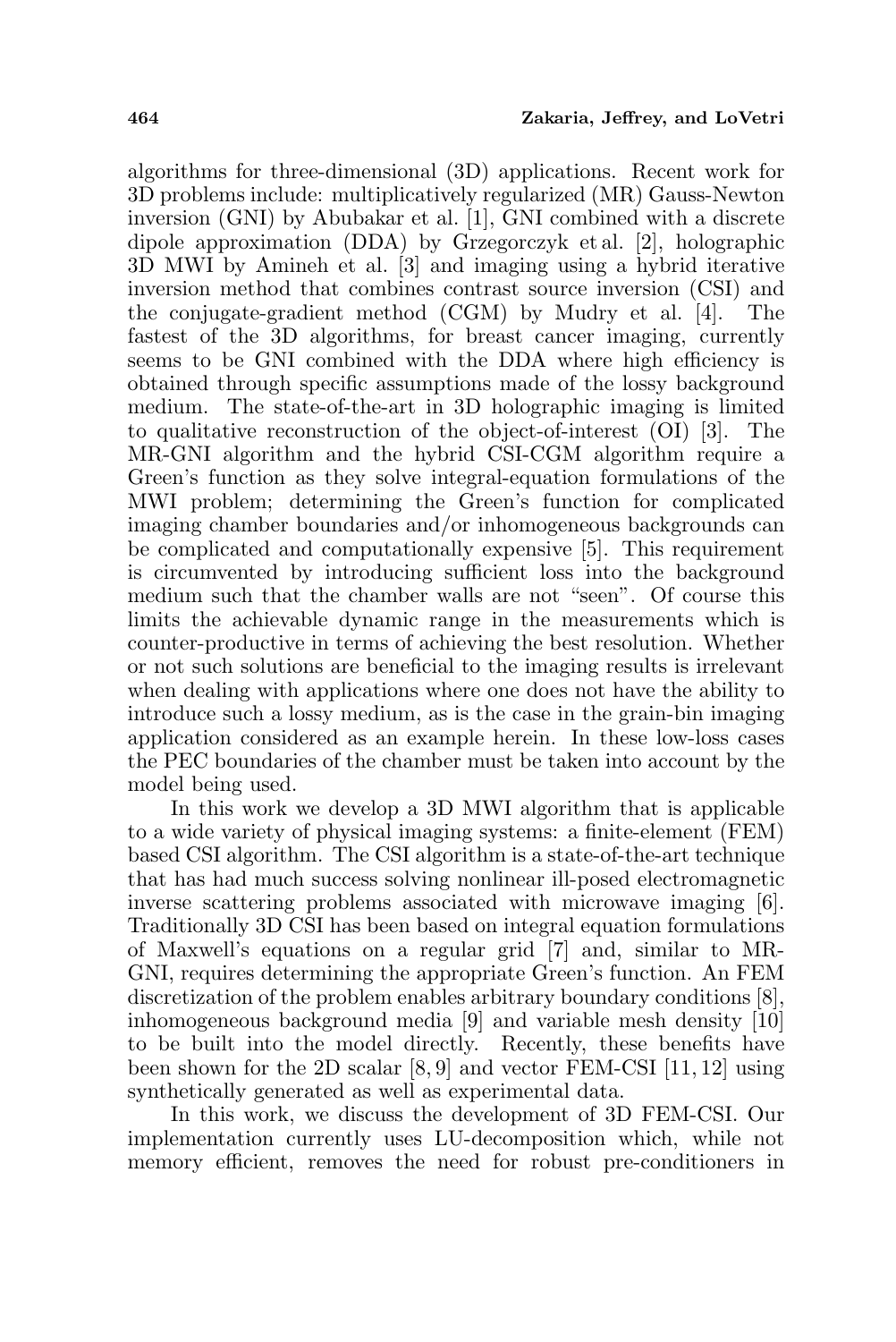iterative solution schemes. Parallelization of the algorithm using PETSc provides a means for handling large problems and a mechanism for a seamless transition to iterative schemes in the future [13]. Our focus is the flexibility that comes with the use of FEM discretization of the MWI problem. FEM-CSI is an invaluable tool for testing and/or improving the design of MWI apparatus and for extending the range of MWI applications; the latter is demonstrated by means of a novel imaging application in the numerical results.

The paper is organized as follows: the mathematical problem and its discretization using FEM are outlined in Section 2; the description of the inversion algorithm, including a novel 3D dualmesh implementation of a multiplicative regularizer (MR), is given in Section 3; the inversion results using synthetic and experimental datasets are shown and discussed in Section 4; and the paper is concluded in Section 5.

#### 2. PROBLEM STATEMENT

An object-of-interest (OI), immersed in an inhomogeneous background medium within an imaging domain  $D$ , is illuminated successively by T sources of electromagnetic radiation at a single frequency f or at a discrete set of frequencies. The OI and the background medium are both assumed non-magnetic, i.e.,  $\mu = \mu_0$  the permeability of free-space. The contrast,  $\chi$ , of the OI is defined as

$$
\chi(\vec{r}) \triangleq \frac{\epsilon_r(\vec{r}) - \epsilon_b(\vec{r})}{\epsilon_b(\vec{r})}.
$$
\n(1)

Here  $\epsilon_r$  and  $\epsilon_b$  are, respectively, the complex permittivities of the OI and background relative to the vacuum permittivity  $\epsilon_0$ , and  $\vec{r}$  =  $x\hat{x} + y\hat{y} + z\hat{z}$  is a 3D position vector in the Cartesian coordinates. Outside  $\mathcal{D}, \chi \equiv 0$ .

For a transmitter t, the scattered field  $\vec{E}_{t}^{\text{set}}$  due to the presence of the OI is governed by the following vector wave equation inside a computational domain  $\Omega \supseteq \mathcal{D}$ :

$$
\nabla \times \nabla \times \vec{E}_t^{\text{set}}(\vec{r}) - k_b^2(\vec{r}) \ \vec{E}_t^{\text{set}}(\vec{r}) = k_b^2(\vec{r}) \ \vec{w}_t(\vec{r}). \tag{2}
$$

Here  $k_b(\vec{r}) = 2\pi f \sqrt{\mu_0 \epsilon_0 \epsilon_b(\vec{r})}$  is the background wave-number, and  $\vec{w}_t(\vec{r}) \triangleq \chi(\vec{r}) \vec{E}_t(\vec{r})$  is the contrast source variable where the total field  $\vec{E}_t(\vec{r}) = \vec{E}_t^{\text{inc}}(\vec{r}) + \vec{E}_t^{\text{set}}(\vec{r})$ : the incident field  $\vec{E}_t^{\text{inc}}(\vec{r})$  is the field in  $\Omega$  due to sources that radiate in the presence of  $\epsilon_b$  when the OI is absent, i.e.,  $\chi = 0$ . The fields in this work are considered timeharmonic with an  $\exp(j2\pi f\tau)$  time-dependency, where  $\tau$  is the time variable and  $j^2 = -1$ .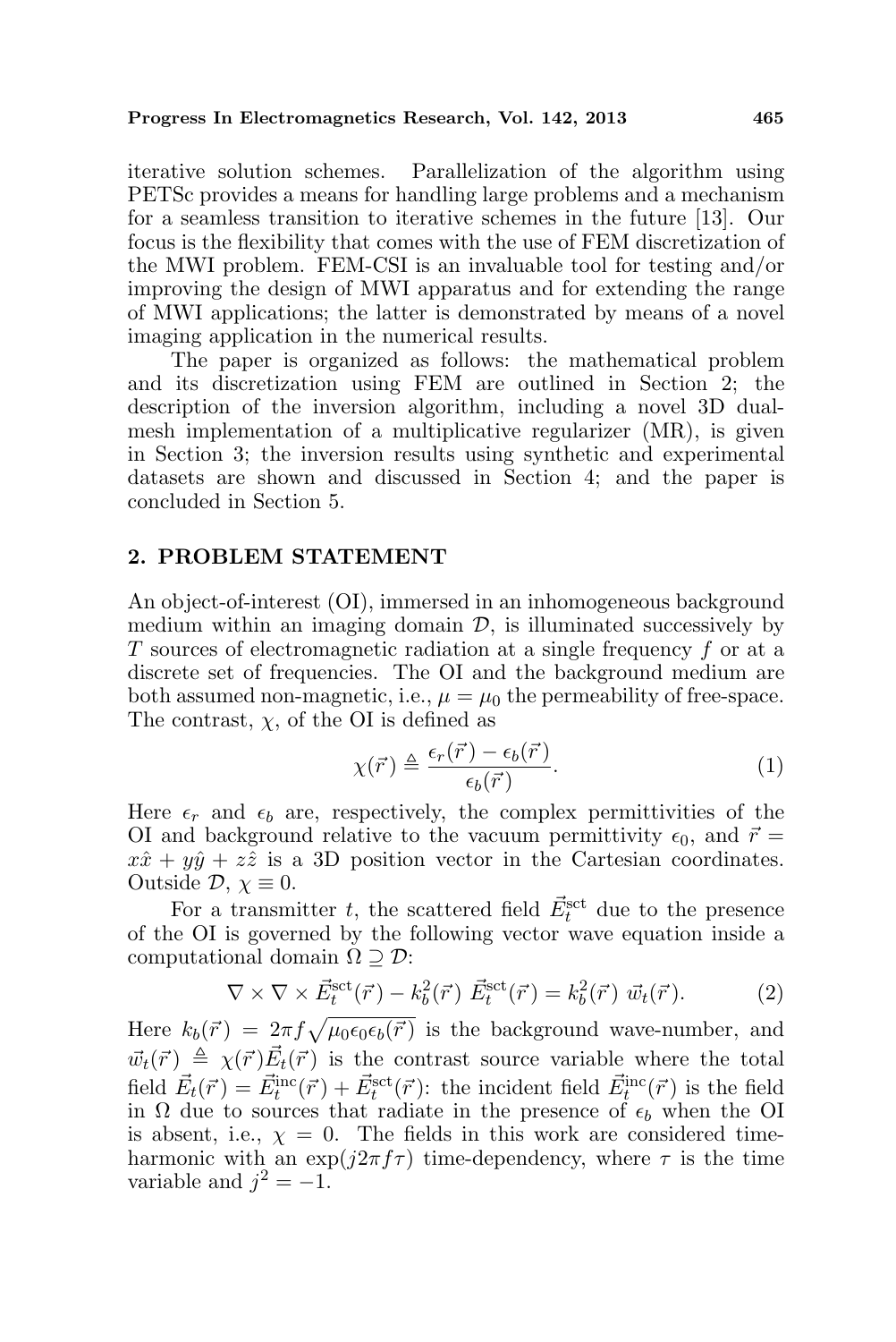#### 466 Zakaria, Jeffrey, and LoVetri

For a given set of boundary conditions (BCs), the vectorial partial differential Equation (2) can be solved using FEM with the Rayleigh-Ritz variational method [14]. The problem domain,  $\Omega$ , is divided into a mesh of N tetrahedral elements defined by a set of nodes interconnected via E edges. Each edge is associated with linear vector basis functions whose parameters are dependent on the geometry of the mesh. The resulting FEM matrix equation is

$$
\mathcal{H}_b[\underline{E}_t^{\text{sct}}] = \vec{\mathcal{R}}_b \cdot \underline{\vec{w}}_t. \tag{3}
$$

Here, the data vector  $\underline{E}_t^{\text{sct}} \in \mathbb{C}^E$  contains the scattered field values along the edges of mesh tetrahedra, and  $\vec{\underline{w}}_t \in \mathbb{C}^I$  is a column vector that holds the contrast source spatial-vector fields located at the I centroids inside the imaging domain  $\mathcal{D}$ . The matrix  $\mathcal{H}_b \in \mathbb{C}^{E \times E}$ is the FEM discretization matrix which depends on the BCs and the background medium properties, while  $\vec{\mathcal{R}}_b \in \mathbb{C}^{E \times I}$  is a matrix dependent on the background medium properties and accounts for projecting the contrast source variables in  $D$  onto the mesh edges in  $\Omega$  [11, 15]. Both matrices  $\mathcal{H}_b$  and  $\mathcal{R}_b$  are sparse and are independent of the transmitters and object-of-interest. In the inversion algorithm, they are constructed once, saved and recalled when necessary.

Given the contrast source variables  $\vec{w}_t$ , the scattered field along edges is calculated as

$$
\underline{E}_t^{\text{set}} = \mathcal{H}_b^{-1}[\vec{\mathcal{R}} \cdot \underline{\vec{w}}_t] = \vec{\mathcal{L}}[\underline{\vec{w}}_t]
$$
(4)

where  $\vec{\mathcal{L}} \in \mathbb{C}^{E \times I}$  is the "inverse" FEM operator.

## 3. INVERSION ALGORITHM

Within the framework of the finite-element method, the discretization of the CSI functional results in the following cost functional over the discrete vectors  $\underline{\chi}$  and  $\underline{\vec{w}}_t$ :

$$
\mathcal{F}^{\text{CSI}}(\underline{\chi}, \underline{\vec{w}}_t) = \mathcal{F}^{\mathcal{S}}(\underline{\vec{w}}_t) + \mathcal{F}^{\mathcal{D}}(\underline{\chi}, \underline{\vec{w}}_t). \tag{5}
$$

Here the normalized data-error term  $\mathcal{F}^{\mathcal{S}}(\underline{\vec{w}}_t)$  and the normalized domain-error term  $\mathcal{F}^{\mathcal{D}}(\underline{\chi}, \underline{\vec{w}}_t)$  are given by

$$
\mathcal{F}^{S}(\underline{\vec{w}}_{t}) = \frac{\sum_{t} \left\| \underline{\vec{E}}_{t}^{\text{set}, \text{meas}} - \overrightarrow{\mathcal{M}}_{S,t} \overrightarrow{\mathcal{L}}[\underline{\vec{w}}_{t}] \right\|_{S}^{2}}{\sum_{t} \left\| \underline{\vec{E}}_{t}^{\text{set}, \text{meas}} \right\|_{S}^{2}}
$$
\n
$$
\mathcal{F}^{D}(\underline{\chi}, \underline{\vec{w}}_{t}) = \frac{\sum_{t} \left\| \underline{\chi} \odot \underline{\vec{E}}_{t}^{\text{inc}} - \underline{\vec{w}}_{t} + \underline{\chi} \odot \overrightarrow{\mathcal{M}}_{D} \overrightarrow{\mathcal{L}}[\underline{\vec{w}}_{t}] \right\|_{D}^{2}}{\sum_{t} \left\| \underline{\chi} \odot \underline{\vec{E}}_{t}^{\text{inc}} \right\|_{D}^{2}}.
$$
\n(6)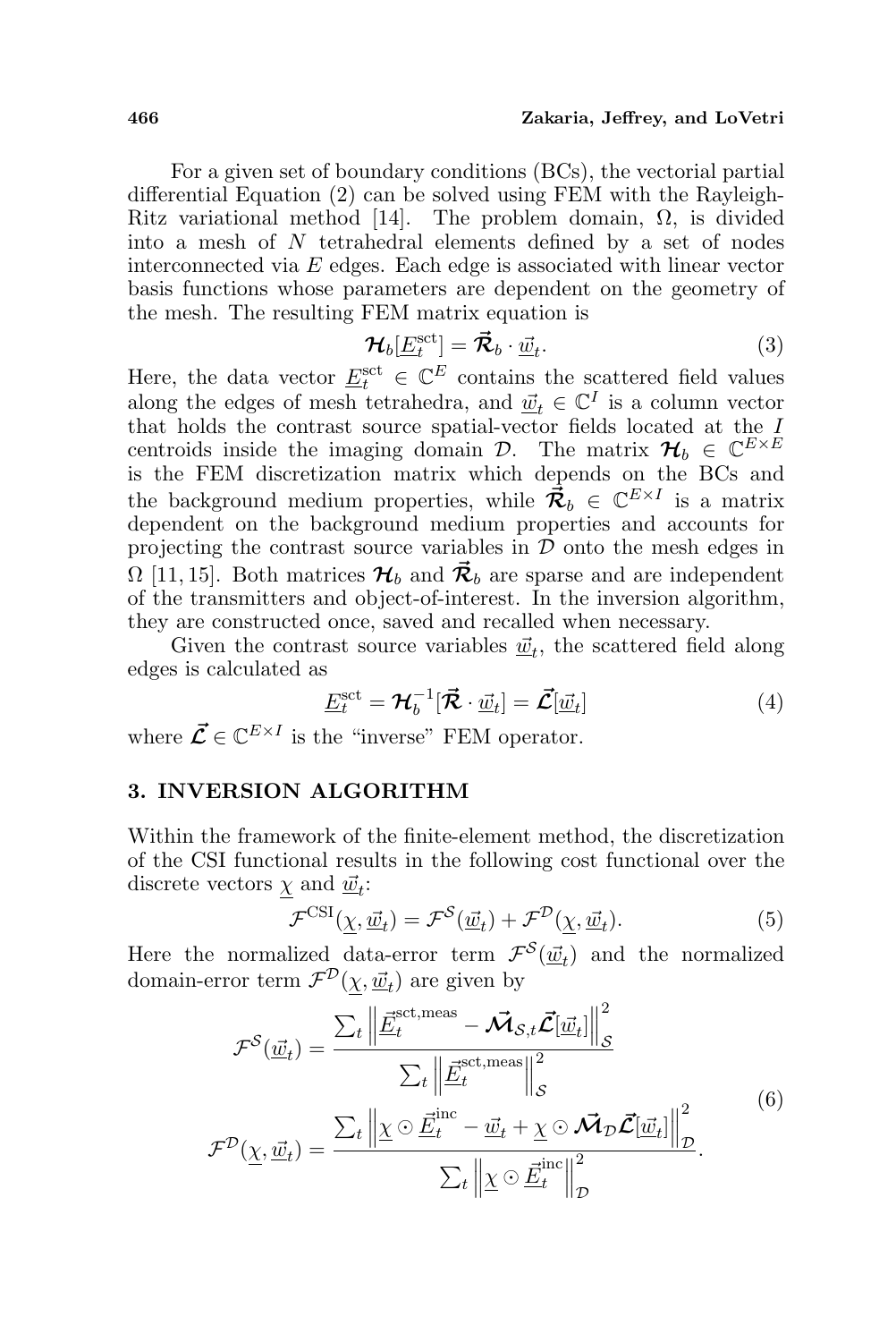For a transmitter t,  $\underline{\vec{E}}_t^{\text{set},\text{meas}} \in \mathbb{C}^{R_t}$  is a vector of the measured scattered field at  $R_t$  receiver locations per transmitter located on the surface  $\mathcal{S}, \chi \in \mathbb{C}^I$  corresponds to a vector of the contrast values located at the tetrahedra centroids in the domain  $\mathcal{D}$ , and  $\underline{\vec{E}}_t^{\text{inc}} \in \mathbb{C}^I$  holds the incident field vector values at the tetrahedra centroids in D.

The operators  $\mathbf{\vec{M}}_{\mathcal{S},t} \in \mathbb{C}^{R_t \times E}$  and  $\mathbf{\vec{M}}_{\mathcal{D}} \in \mathbb{C}^{I \times E}$  are interpolatory matrix operators that transform field values calculated along the E mesh edges to spatial-vector field values at either the location of the  $R_t$ receivers on  $S$  or at the centroids of the tetrahedra inside the imaging domain D.

At each iteration of the algorithm, two steps are performed successively. First, the contrast source variables,  $\underline{\vec{w}}_t$ , are updated by a conjugate-gradient (CG) method with Polak-Ribère search directions; here the contrast variables,  $\chi$ , are held constant. The second step involves updating  $\chi$  analytically by minimizing the domain-error functional; the contrast source variables and the domain-error term normalization factor are assumed constant [16]. Additional details about the formulation of FEM-CSI can be found in [8, 11, 15].

#### 3.1. Multiplicatively Regularized CSI

The weighted  $L_2$ -norm total variation multiplicative regularization (MR) can be applied to the algorithm which we then refer to as MR-FEM-CSI. With the MR term, the functional at the nth iteration is written as [17]

$$
\mathcal{F}_n(\underline{\chi}, \underline{\vec{w}}_t) = \mathcal{F}_n^{\text{MR}}(\underline{\chi}) \times \mathcal{F}^{\text{CSI}}(\underline{\chi}, \underline{\vec{w}}_t)
$$
(7)

where the regularization term is given by

$$
\mathcal{F}_n^{\text{MR}}(\underline{\chi}) = \frac{1}{V} \int_{\mathcal{D}} \frac{|\nabla \underline{\chi}|^2 + \delta_n^2}{\left|\nabla \underline{\chi}_{n-1}\right|^2 + \delta_n^2} dv. \tag{8}
$$

Here V is the total volume of the domain  $\mathcal{D}$ , and  $\delta_n^2$  =  $\mathcal{F}^{\mathcal{D}}(\chi^{\mathrm{CSI}}_{-}$  $\lim_{n} \left( \vec{w}_{t,n} \right) \vec{A}^{-1}$  is a steering factor in which  $\vec{A}$  is the mean area of the facets for tetrahedra in D.

With the introduction of MR into the functional, the update procedure of the contrast variables must be modified. After calculating the contrast variables in CSI, they are updated by a CG method using Polak-Ribère search directions. The calculation of the search directions now requires the evaluation of the spatial gradient and divergence of the contrast, which is not straightforward due to the distribution of the unknowns on an unstructured mesh. For this purpose, a 3D dual-mesh technique analogous to the 2D scheme presented in [18] is used.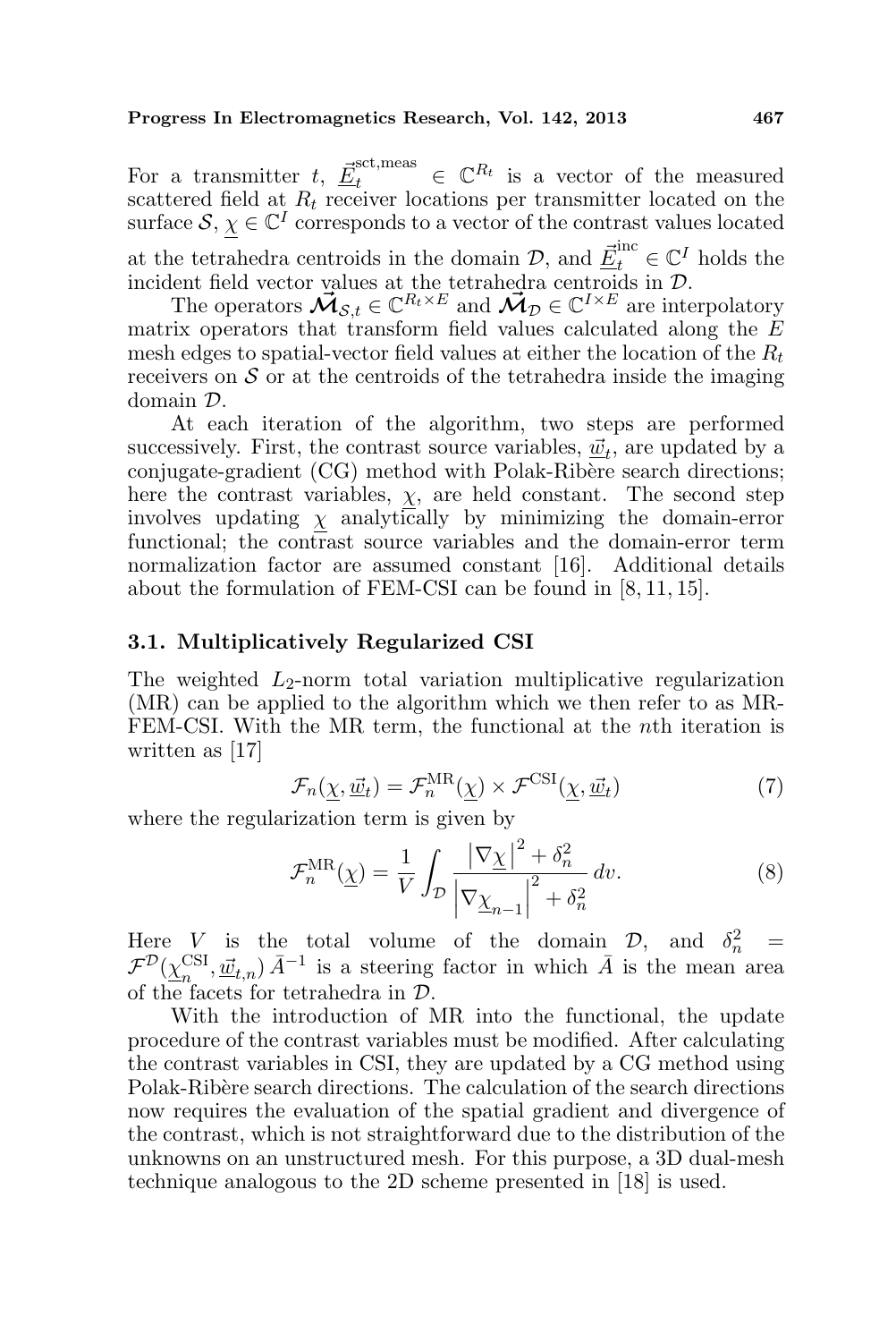In this scheme, the spatial gradient is approximated at the nodes of elements inside the imaging domain  $\mathcal{D}$ , whereas the divergence calculation is performed at the centroids of each tetrahedron inside the imaging domain.

First, a volume  $\Omega_i$  is constructed surrounding a node i that belongs to domain  $\mathcal{D}$ . The boundary,  $\Gamma_i$ , of the region  $\Omega_i$  is built from triangular patches whose vertices are the centroids of tetrahedra sharing the node as shown in Fig. 1. Letting  $\zeta$  stand for one of the Cartesian coordinates (i.e., x, y, or z), for node i we can approximate the spatial gradient as

$$
\frac{\partial \chi_{i,n}}{\partial \zeta} = \hat{\zeta} \cdot \nabla \chi_{i,n} \approx \left\langle \hat{\zeta} \cdot \nabla \chi_n(\vec{r}) \right\rangle_{\Omega_i} = \frac{1}{V_i} \oint_{\Gamma_i} \chi_n(\vec{r}) \hat{\zeta} \cdot \hat{n} \, ds \tag{9}
$$

where  $\hat{\zeta}$  is a constant unit vector,  $\langle \cdot \rangle_{\Omega_i}$  the average value over the volumetric region  $\Omega_i$ ,  $V_i$  the volume of  $\Omega_i$ , and  $\hat{n}$  the outward normal vector to  $\Gamma_i$ . The equality in (9) holds as node *i* is the barycenter of region  $\Omega_i$ . As  $\chi_n(\vec{r})$  is known at the vertices of surface  $\Gamma_i$ , the integration can be performed numerically.



**Figure 1.** Region surrounding a node i used for evaluating the spatial gradient of the contrast function. Only the dual-mesh is shown.

For calculating the divergence at tetrahedra centroids, scalar firstorder linear basis functions are used. For a tetrahedral element e, a vector  $\vec{\xi}^e$  can be written as

$$
\vec{\xi}^e = \sum_{l=1}^4 \left( \xi_{x,l}^e \hat{x} + \xi_{y,l}^e \hat{y} + \xi_{z,l}^e \hat{z} \right) \alpha_l^e(\vec{r}) \tag{10}
$$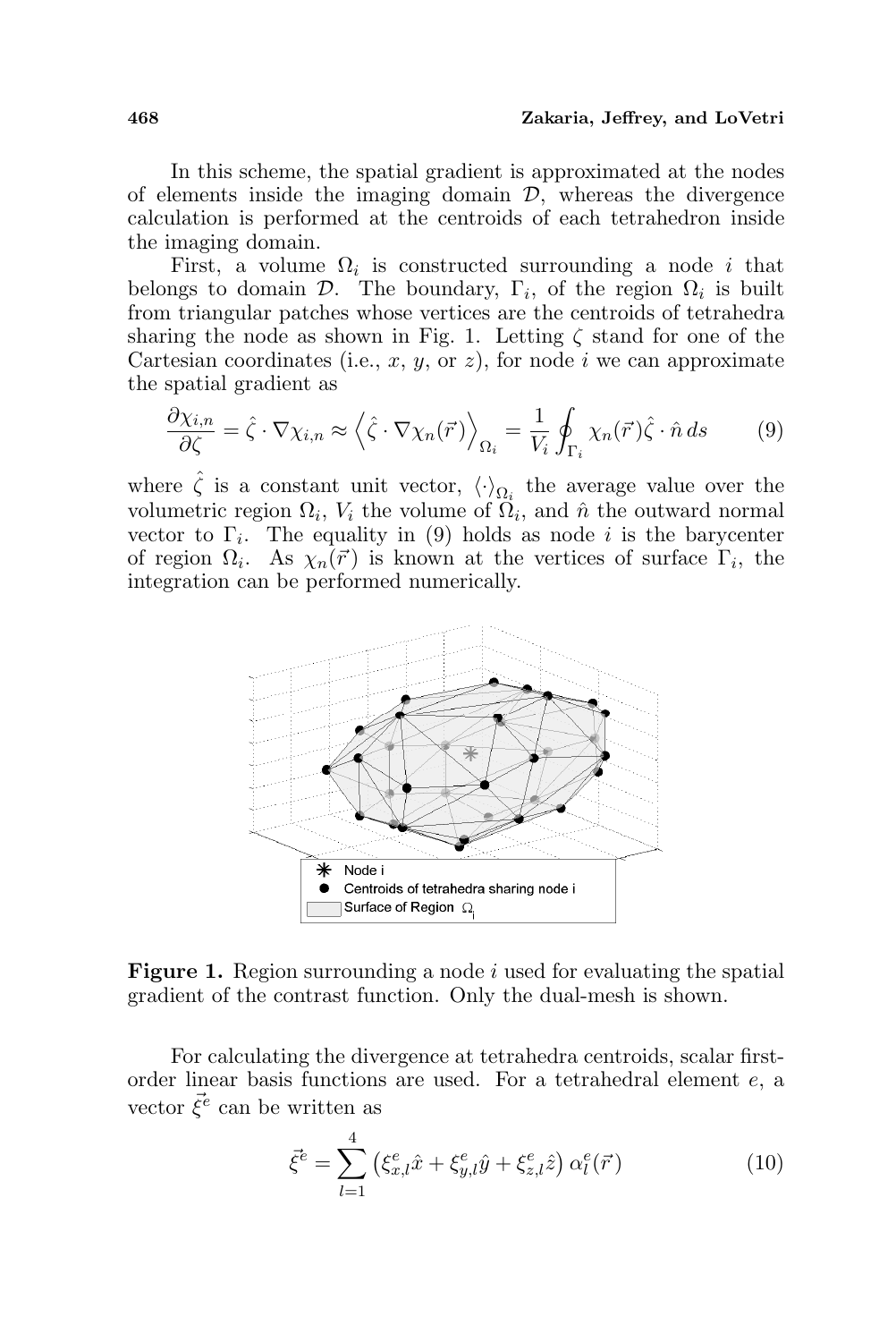where for a node  $l$  (one of the four vertices making up element  $e$ ) the 3D scalar linear basis function  $\alpha_l^e(\vec{r})$  is given as

$$
\alpha_l^e(\vec{r}) = \frac{1}{6V^e} \left( a_l^e + b_l^e x + c_l^e y + d_l^e z \right).
$$
 (11)

Here  $V^e$  is the volume of element e, and the coefficients  $a_l^e$ ,  $b_l^e$ ,  $c_l^e$  and  $d_l^e$  are only dependent on the tetrahedron geometry [14]. The spatial divergence within a tetrahedron e is then calculated as

$$
\nabla \cdot \vec{\xi}^e = \frac{\partial \xi^e}{\partial x} \cdot \hat{x} + \frac{\partial \xi^e}{\partial y} \cdot \hat{y} + \frac{\partial \xi^e}{\partial z} \cdot \hat{z} = \frac{1}{6V^e} \sum_{l=1}^3 \left( \xi_{x,l}^e b_l^e + \xi_{y,l}^e c_l^e + \xi_{z,l}^e d_l^e \right). \tag{12}
$$

Using the nodal values of  $\xi_{x,l}^e$ ,  $\xi_{y,l}^e$  and  $\xi_{z,l}^e$  calculated by the approximation in (9), the divergence values at the centroids of tetrahedral elements in  $\mathcal D$  are computed and used to calculate the search directions. More details on including MR in CSI can be found in [19].

## 4. ALGORITHM IMPLEMENTATION

The fully-vectorial MR-FEM-CSI algorithm has been implemented in  $C/C++$  for distributed memory systems using MPI under the PETSc framework [13]. At the core of this algorithm is the "inverse" of the FEM operator,  $\vec{\mathcal{L}}$ , a rectangular matrix that maps contrast sources, located at tetrahedra centroids, to scalar tangential fields along the unique tetrahedra edges in the computational domain  $\Omega$ . Note that the MR-FEM-CSI inversion algorithm operates on the imaging domain  $\mathcal{D} \subseteq \Omega$ . A flexible parallel implementation should attempt to provide linear scaling of operations performed on both domains,  $\mathcal D$  and  $\Omega$ , as the number of processors P increases. For the following reasons, PETSc has been adopted to facilitate the parallel implementation [13, 20]. PETSc is a collection of data-structures and computational routines designed for parallel solutions of sparse systems of equations arising from partial differential equations. In the MR-FEM-CSI formulation, PETSc is well-suited to handle the sparsity of the operators  $\mathcal{H}_b$ ,  $\vec{\mathcal{R}}_b$ ,  $\vec{\mathcal{M}}_{s,t}$  and  $\vec{\mathcal{M}}_{\mathcal{D}}$ . While the focus of this work is limited to producing the operator  $\vec{\mathcal{L}}[\vec{\underline{w}}_t]$  explicitly by means of an LU-decomposition, PETSc offers additional features that we will seek to exploit in future work: an array of preconditioners and iterative solvers as well as a GPU interface. Herein, the LU-decomposition of the FEM operator was performed by enabling the SuperLU Dist library in PETSc [21].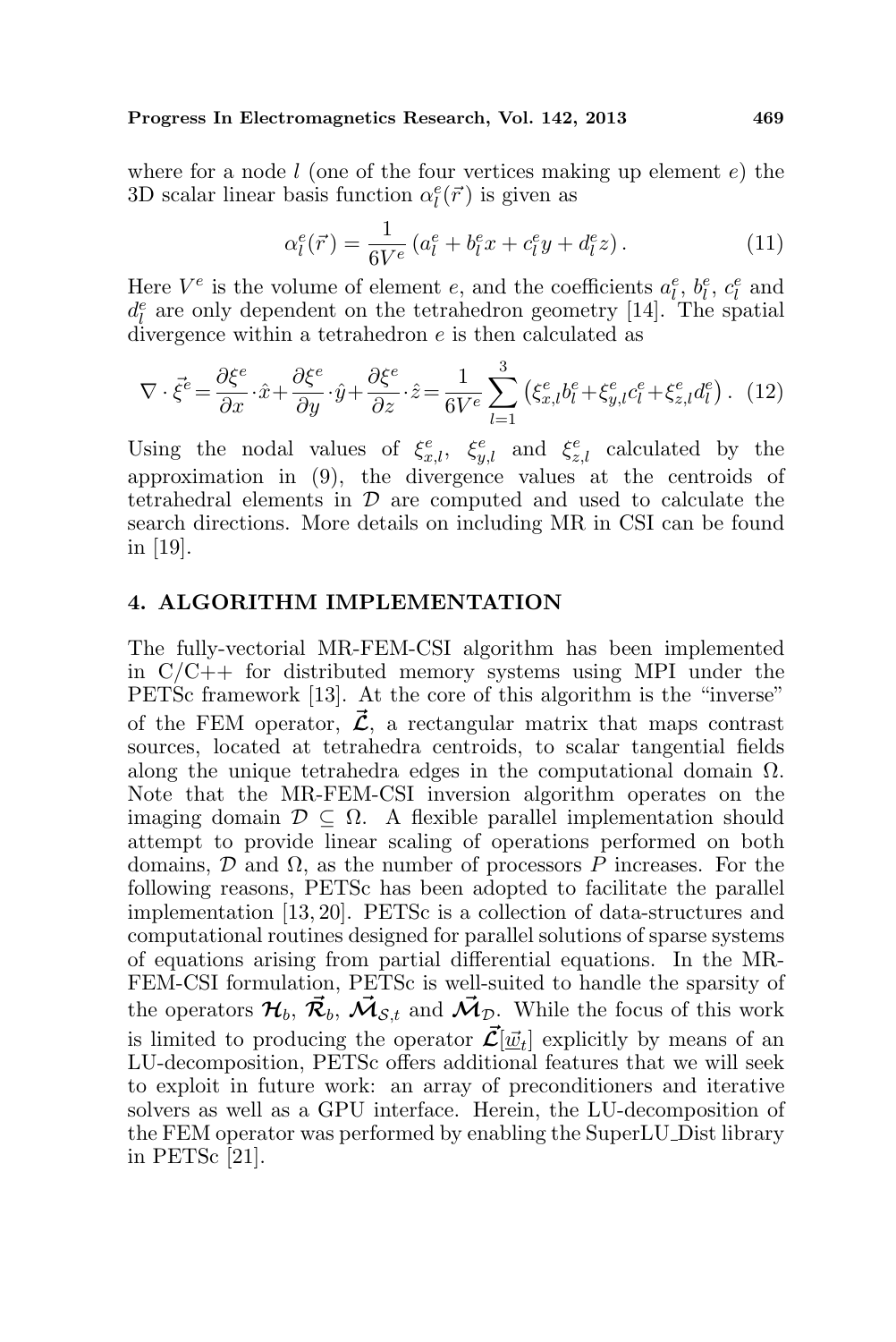A major benefit of PETSc is that parallel storage and operations can be transparent to the implementation: once vectors such as  $\chi$ and operators such as  $\mathcal{H}_b$  are filled, PETSc will automatically handle partitioning the workload amongst processors; it remains simply to handle the computation of vector and/or operator elements in an efficient manner. To this end, a rough partition of the global element edges (degrees of freedom in the FEM operator) is determined by applying a partitioning technique, such as orthogonal recursive bisection or hypergraph partitioning, to the volumetric elements using the Zoltan library [22]. This assigns an equal partition of geometrically localized elements to each processor. A unique global indexing scheme is then applied to element edges. Processors then compute FEM matrix elements associated with the edges of elements that are locally assigned.

For efficient scalability, the fundamental operations of the algorithm need to be parallelized. On the other hand, we do not attempt to parallelize the algorithm over transmitters due to the limited speed-up that this can achieve in many-processor systems. As the bulk of the memory used in the MR-FEM-CSI algorithm is required for storing the LU-decomposition of the FEM operator, memory limits are not bound by the size of the FEM mesh itself thus the mesh can be duplicated in its entirety on each processor. Nevertheless, if one wished to use a fully distributed mesh representation, additional "ghost" elements are required when applying MR for evaluating the surface integral in (9). In our implementation, the mesh is distributed amongst the processors.

## 5. INVERSION RESULTS

The results presented in this section were computed using a cluster of 32 8-core Intel Xeon X5355 processors connected by a DDR InfiniBand interconnect. Each of the 256 cores operates at 2.6 GHz and each 8 core processor has 16 GB of memory, or 2 GB per core in a many-core configuration.

The geometry files and meshes used herein were created and optimized using GMSH [23].

In Table 1, the following information is provided for each example: the frequencies  $(f)$ , the number of transmitters per frequency  $(T)$ , the number of tetrahedra  $(N)$  and edges  $(E)$  in the problem domain  $\Omega$ , the number of unknowns  $(I)$  inside the imaging domain  $D$ , the average time per iteration  $(t_{\text{iter}})$  in seconds (s), the number of processor cores used, the algorithm overhead time, and the memory allocated by each core in megabytes (MB). The algorithm's computational overhead is the time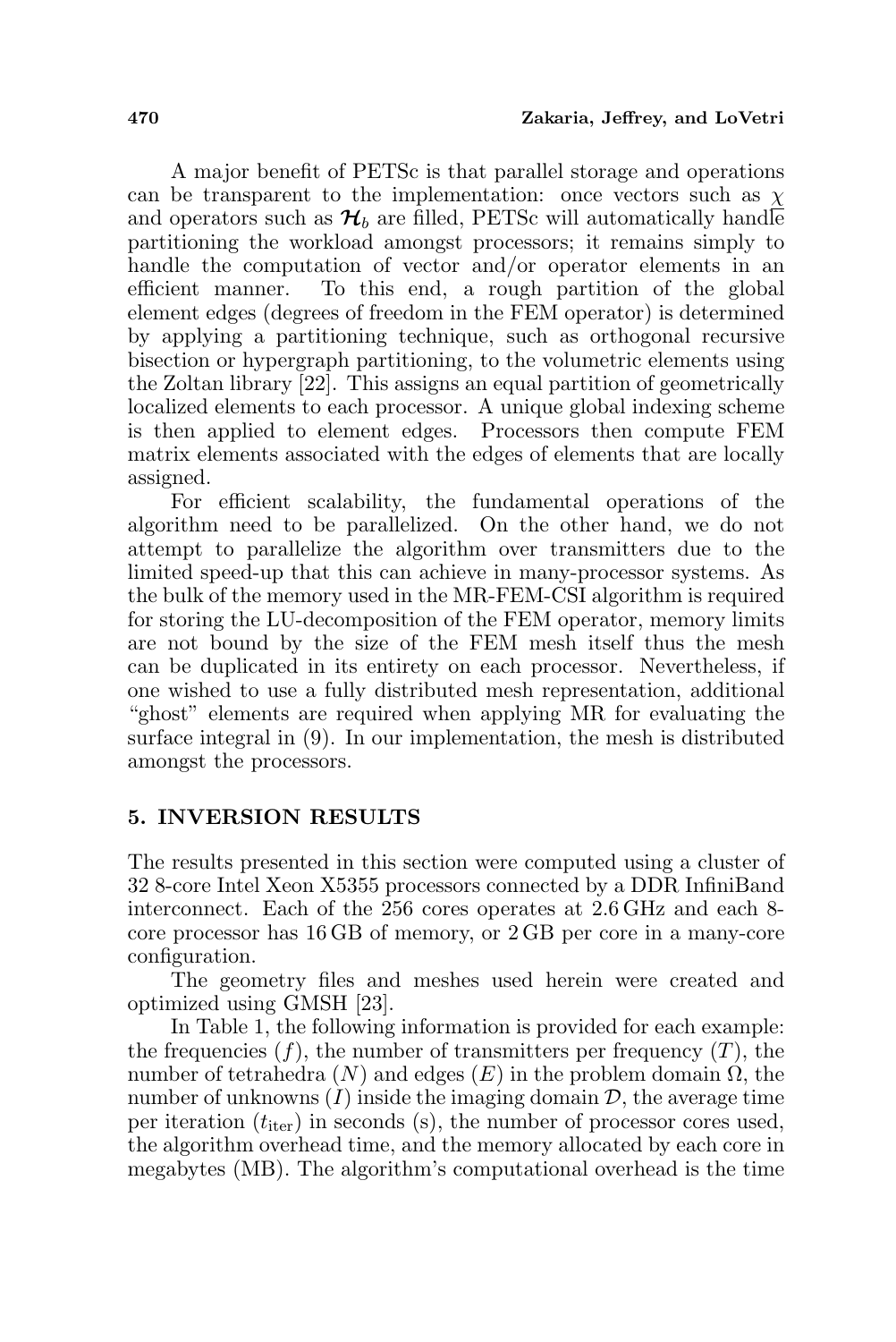| Example                 | f<br>(GHz)      | T         | $\overline{N}$ | $F_{i}$  | I               | $t_{\rm iter}$<br>(s) |
|-------------------------|-----------------|-----------|----------------|----------|-----------------|-----------------------|
| Synthetic Dataset       | 0.07            | 24        | 148,994        | 179,795  | 80,047          | 30                    |
| <b>Fresnel Datasets</b> |                 | 36        |                |          |                 |                       |
| Two Spheres             | $3 - 5$         |           | 330,274        | 395,019  | 173,713         | 87                    |
| Two Cubes               | $3 - 8$         |           | 349,653        | 416,892  | 83,020          | 85                    |
| <i>Myster</i>           | $3 - 8$         |           | 302,630        | 361,980  | 70,908          | 81                    |
|                         |                 |           |                |          |                 |                       |
| Example                 |                 | Number of |                | Overhead | Memory per Core |                       |
|                         | Processor Cores |           |                | Time(s)  | mem/core (MB)   |                       |
| Synthetic Dataset       | 32              |           |                | 150      | 309             |                       |
| <b>Fresnel Datasets</b> |                 | 96        |                |          |                 |                       |
| Two Spheres             |                 |           |                | 530      | 411             |                       |
| Two Cubes               |                 |           |                | 530      | 520             |                       |
| Myster                  |                 |           |                | 540      | 460             |                       |

Table 1. Summary of inversion examples.

required by the code to read in the mesh, create the transformation matrices, allocate memory for vectors, calculate the CSI initial guess and to perform the LU-decomposition of  $\mathcal{H}_{b}$ . The latter presents the bulk of the overhead. Storing the LU-decomposition of  $\mathcal{H}_b$  is, by far, the greatest contributor to memory use.

In running the MR-FEM-CSI algorithm, at the end of each iteration the estimates of the algorithm were constrained to lie within physical bounds such that  $\text{Re}(\epsilon_r) \geq 1$  and  $\text{Im}(\epsilon_r) \leq 0$ .

#### 5.1. Synthetic Data

The synthetic example investigates the feasibility of detecting spoilage in grain bins using microwave imaging. This MWI application is of current interest and the use of FEM eases the modeling of the problem: the chamber walls are metallic and are modeled as perfect electrically conductive (PEC) boundaries; the background medium is inhomogeneous consisting of a dry-wheat layer and free-space. With FEM it is not necessary to compute a Green's function that accounts for both the PEC and the inhomogeneous background, making FEM-CSI an ideal candidate for solving this problem.

A hopper-style bin, depicted in Fig. 2, whose dimensions mimic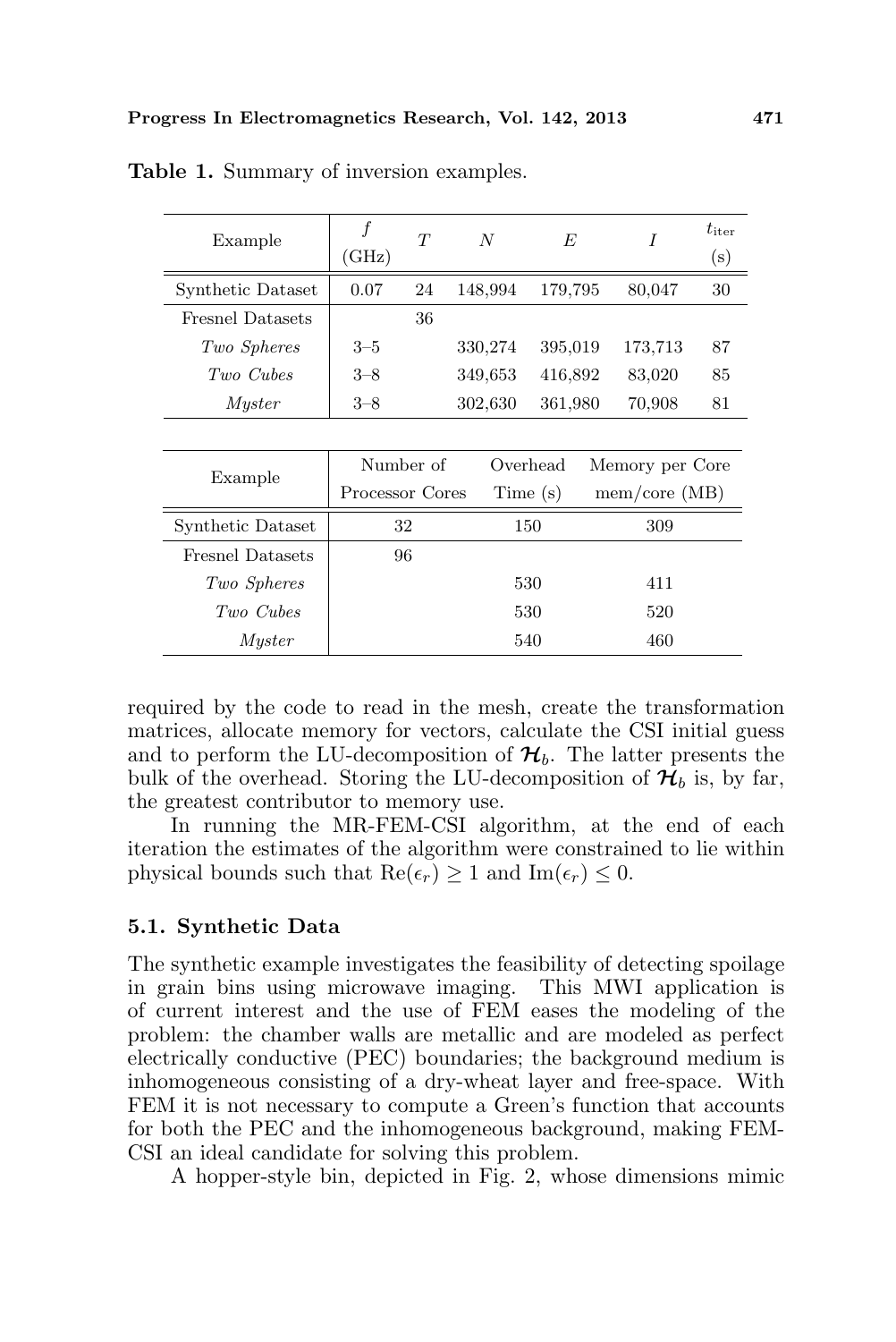

Figure 2. (a) The 2D configuration of the hopper-style bin with transducers' location. (b) A cross-sectional image of the 3D mesh of the bin including a region of spoilage.

that of a grain bin at the Canadian Wheat Board Centre for Stored Grain research at the University of Manitoba, is modeled; the model consists of the bin with metallic walls filled two-thirds to capacity with dry grain (approximately 4.7m from the based of the bin). Dry grain is loss-less with a dielectric constant of 2 at 70 MHz [24]. Within the grain, a spherical spoilage region of 50 cm diameter is embedded. The center of the spoilage is located at  $(0, 75, -99)$  cm. The relative permittivity of the anomaly was set to  $\epsilon_r = 4 - i1$  [25]. The content of the bin are illuminated successively by several sources of electromagnetic radiation at a frequency of 70 MHz. The transmitters are located at the three z-planes  $z = \{0, -0.875, -1.75\}$  m. At each layer, 8 transmitters are evenly distributed on a circle of radius 1.65 m. The sources are modeled as electric dipoles polarized along the z-axis and are collocated with the receivers. At the receiver locations, two datasets were collected: the first consisted of only the z-component of the electric field, whereas the second measured all three Cartesian components.

Different meshes are used for the purposes of calculating the synthetic data and performing inversions. Further, 10% noise was added as per the method in [1].

The number of tetrahedra and edges in the FEM mesh is 148, 994 and 179, 795 respectively. The imaging domain was selected to be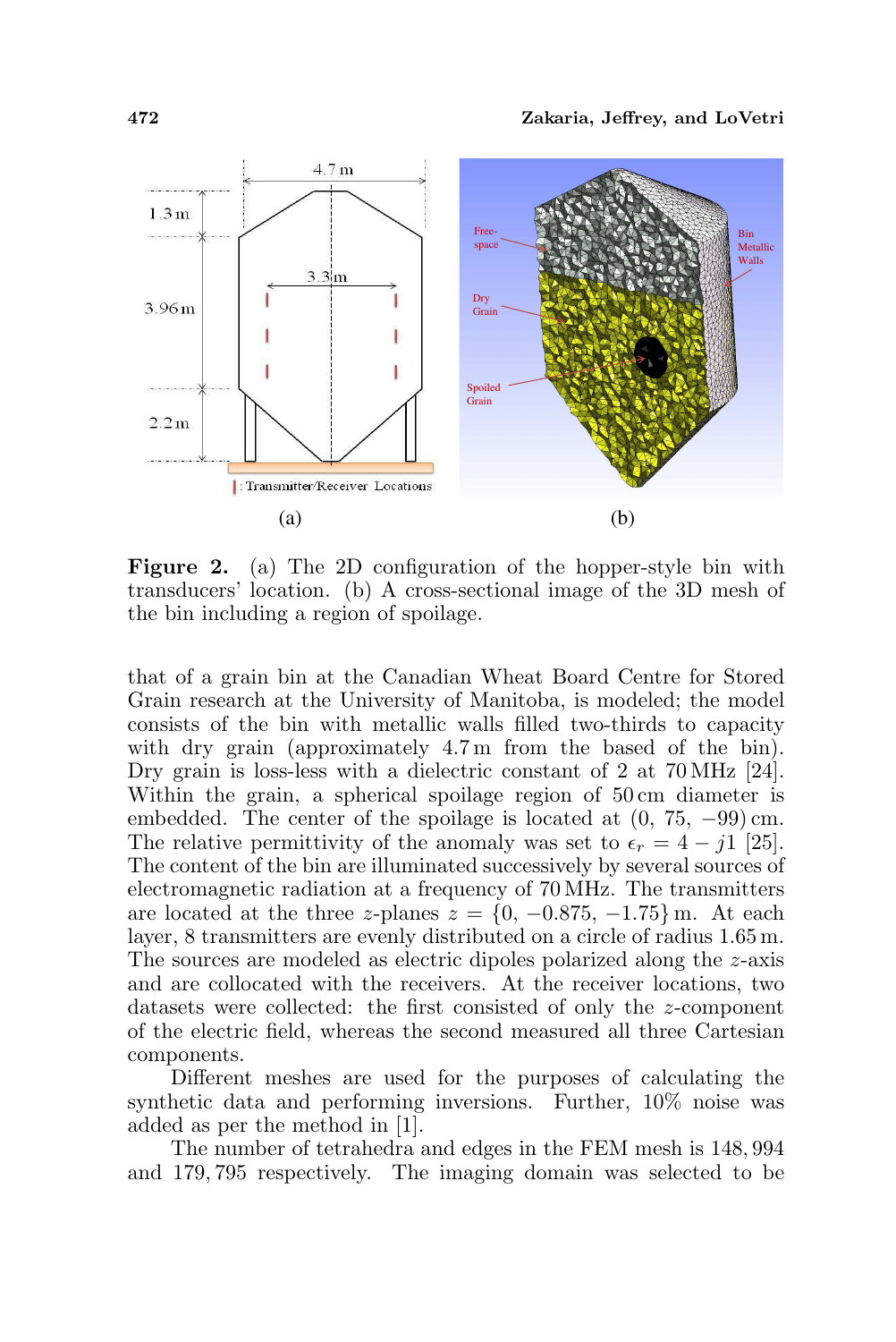a circular cylinder of height 3.75 m and radius 2 m centered around the origin. The number of tetrahedra centroids where optimization unknowns are located inside  $\mathcal D$  is 80,047. The inversion algorithm was run on 32 cores requiring 309 megabytes (MB) per core, most of which is required to store the LU-decomposition. The time required to perform overhead calculations was approximately 150 seconds. The time per iteration was  $\approx 30$  seconds. The algorithm converged in 300 iterations.

The reconstruction results using only the z-component of the electric fields are shown in Figs.  $3(a)$ , (b); the results using all three field components are given in Figs.  $3(c)$ , (d). For both datasets, the location of the hot-spot within the inhomogeneous background (being dry-wheat and air) was successfully detected. Using all three field components, the spherical construction of the spoilage was better estimated, which is expected as more information is available for the inversion algorithm (1,728 measurements versus 576 in the single



Figure 3. Synthetic dataset reconstruction results collecting (a), (b) only the z-component of the field at the receivers and  $(c)$ , (d) all field components at the receivers. The white circles show the expected location of the 50 cm spoilage region.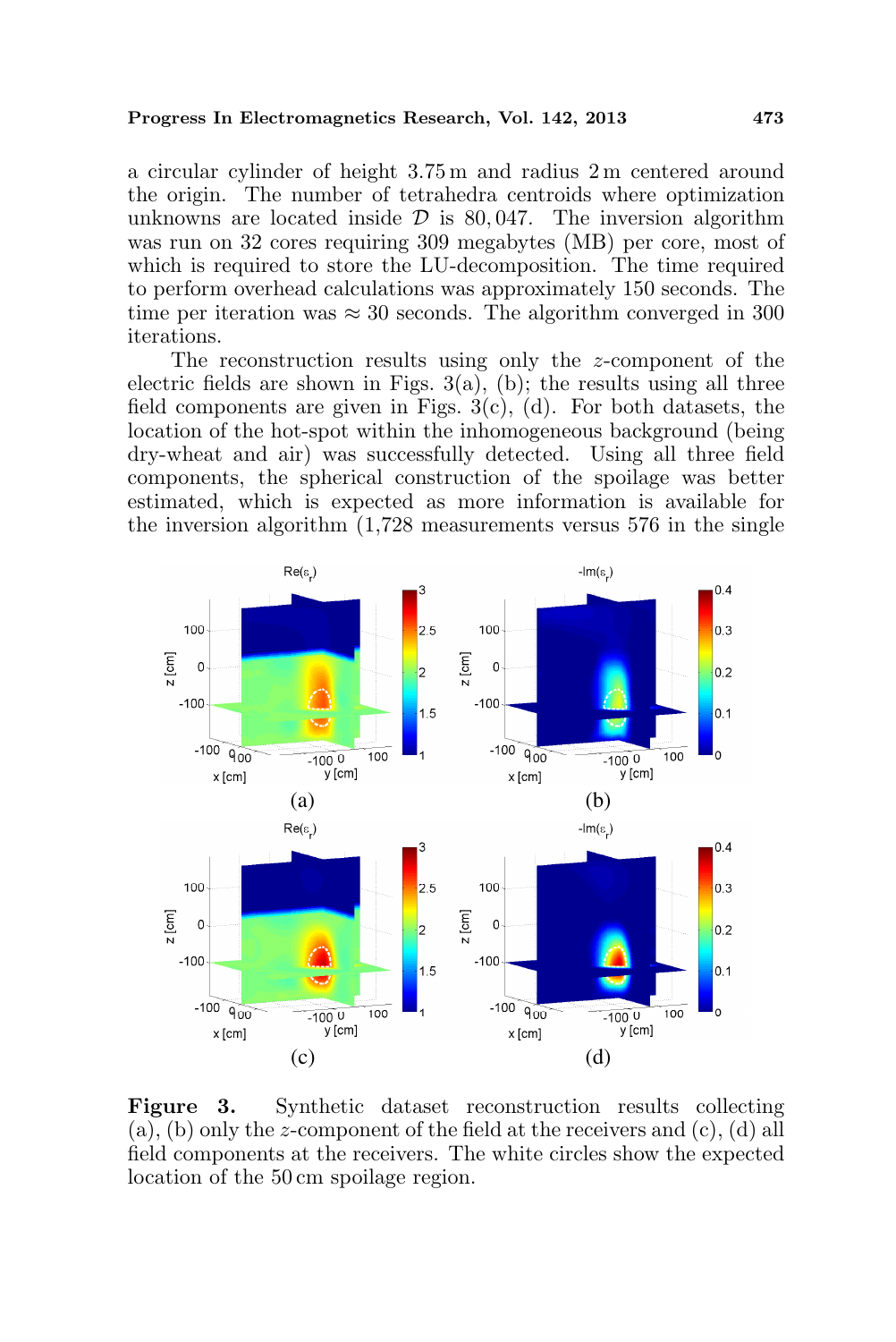component case). The real and imaginary values of the relative permittivity were underestimated, but are clearly distinguishable from the inhomogeneous background.

The purpose of this synthetic example is to show the ease of using inhomogeneous background along with metallic enclosures in the MR-FEM-CSI algorithm for solving a practical application-of-interest. In this application it is not possible to introduce loss into the background medium, which might then allow the use of a homogeneous infinitespace Green's function.

#### 5.1.1. Parallel Performance

Figure 4 shows the parallel performance of the MR-FEM-CSI code in terms of computational time per iteration and memory requirements per core for parallel runs of the synthetic dataset ranging from 1 to 96 cores. In the serial case, the algorithm required 5.9 GB of memory and 210 seconds/iteration for the 179, 795 mesh edges and 80, 047 imaging domain elements. Parallel scaling exhibits good performance up to 32 cores, where 309 MB of memory are required per core for a total of 9.65 GB of memory. In this configuration the computational time per iteration was 30 seconds, or a speed up of a factor of 7 versus the serial case. Using 32 cores, the number of edges and imaging domain elements associated with each core are approximately 5, 626 and 2, 500 respectively. At this level, communication time and additional parallel overhead related to the LU factorization contribute to the reduction in performance. Beyond 32 cores, the performance continues to increase but with diminishing return. Larger problem sizes, such as those presented for the experimental datasets in the next section, exhibit better parallel performance up to 96 cores.



**Figure 4.** Number of cores vs.  $log_{10}$  (time per iteration/memory per core).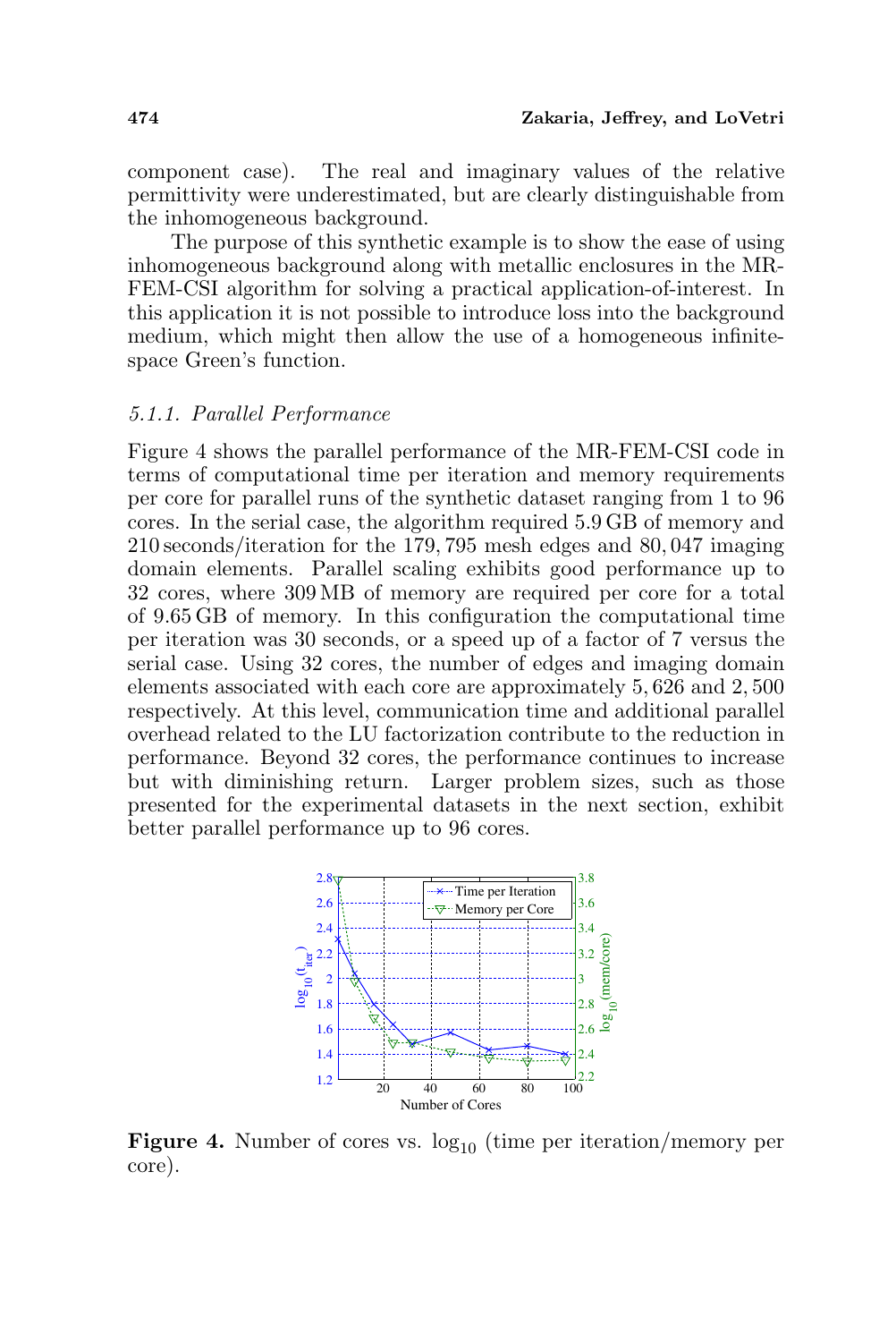### 5.2. Fresnel Dataset

Three-dimensional data were collected for several targets at the Institute Fresnel of Marseille in 2009 [26]. The collected datasets have been previously inverted using different methods like MR-IECSI [27], MR-GNI [1], and DBIM [28]. The inversion algorithms were based on the integral-equation formulation of the electromagnetic problem. Herein, the datasets are inverted using the 3D MR-FEM-CSI algorithm.

The experimental setup consisted of a parabolic antenna as a transmitter and a ridge-horn antenna as a receiver, both located inside an anechoic chamber. The antennas moved around the targets on a spherical surface of radius  $\approx 1.8$  m. For the transmitting antenna, the azimuthal angle,  $\phi$ , varied from 20 $\degree$  to 340 $\degree$  with steps of 40 $\degree$  and the polar angle,  $\theta$ , ranged from 30° to 150° with steps of 15°. The coordinate system definitions used here are shown in Fig. 5. According to the system design, the receiving antenna positions were restricted to a single azimuthal plane at  $\theta = 90^{\circ}$ . In addition, for technical reasons the location of the receiving antenna could not be closer than 50◦ from the azimuth angle position of the transmitter. Hence, the azimuthal angle of the receiver varied from  $0^{\circ}$  to  $350^{\circ}$  with steps of  $10^{\circ}$ , with the exclusion of  $\pm 50^{\circ}$  of the transmitter's azimuthal angle. Furthermore, for each dataset the receiver positions opposite to the transmitter were unusable due to the saturation of the network analyzer.

The measured data were collected at 21 frequencies ranging from 3 GHz to 8 GHz with steps of 0.25 GHz. For each target, the fields were measured at receiver locations for two transmitting antenna



Figure 5. The coordinates configuration of the Institut Fresnel 3D setup.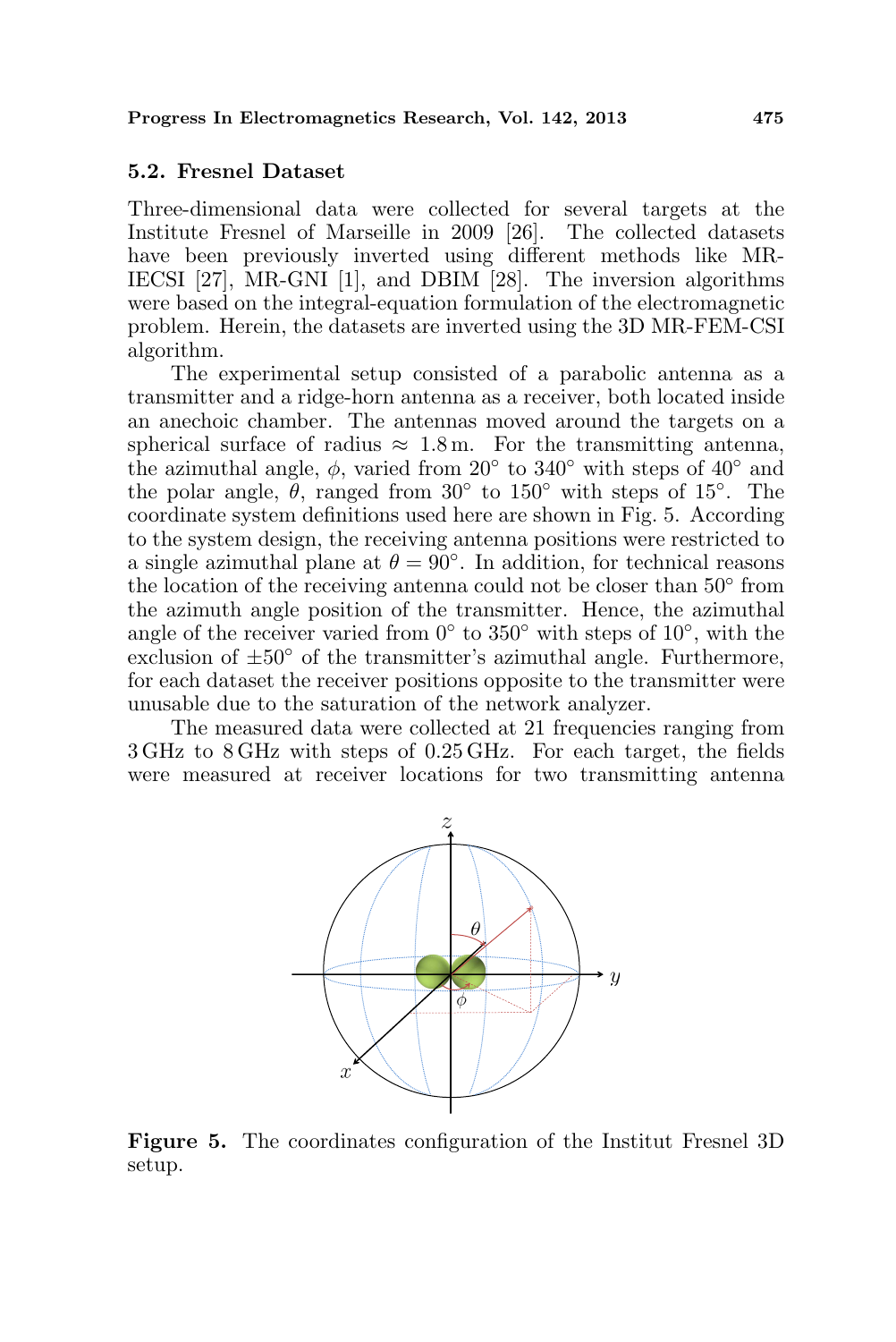polarizations: first along  $\theta$ , then along  $\phi$ . For both cases, the receiver antenna was polarized along the  $\theta$ -direction. The collected data at each polarization were calibrated using the techniques described in [26].

In this paper the transmitting polarizations were converted to received polarizations by applying reciprocity. Then, as the receiver antenna is always at the  $\theta = 90^{\circ}$  plane, the incident field can be modeled as a z-polarized plane wave with magnitude 1 and phase 0 at the origin (0, 0, 0). The modeled incident field is calculated as

$$
\vec{E}_t^{\text{inc}}(\vec{r}) = -e^{jk_b(x\cos(\phi_t') + y\sin(\phi_t'))}\hat{z}.\tag{13}
$$

where  $\phi'_t$  denotes the azimuthal angle of the reciprocal transmitter, which is equal to a receiver's azimuthal angle  $\phi_r$  in the actual measurement setup. The plane wave model of the incident field is valid as the transmitters and receivers in the experimental setup are more than 10 wavelengths away from the target.

The receiver locations in the reciprocal system are taken to be at the source positions in the actual measurement setup. The receiver position  $(\phi'_r, \theta'_r)$  corresponds to the transmitter location  $(\phi_t, \theta_t)$  in the actual system.

Let  $E_{\theta\theta}^{\text{set}}$  and  $E_{\phi\theta}^{\text{set}}$  be the measured scattered fields at the actual receiver location with the transmitter polarized along the  $\theta$ - and the φ-directions respectively. The spatial components of the scattered field vector at the reciprocal receiver location  $(\phi'_r, \theta'_r)$  are

$$
E_x^{\text{set}} = \cos(\theta'_r) \cos(\phi'_r) E_{\theta\theta}^{\text{set}} - \sin(\phi'_r) E_{\phi\theta}^{\text{set}}
$$
  
\n
$$
E_y^{\text{set}} = \cos(\theta'_r) \sin(\phi'_r) E_{\theta\theta}^{\text{set}} + \cos(\phi'_r) E_{\phi\theta}^{\text{set}}
$$
  
\n
$$
E_z^{\text{set}} = -\sin(\theta'_r) E_{\theta\theta}^{\text{set}}.
$$
\n(14)

The multi-frequency reciprocal datasets are inverted using a frequency-hopping approach. That is, data from each frequency are



Figure 6. Targets of (a) Two Spheres dataset and (b) Two Cubes dataset.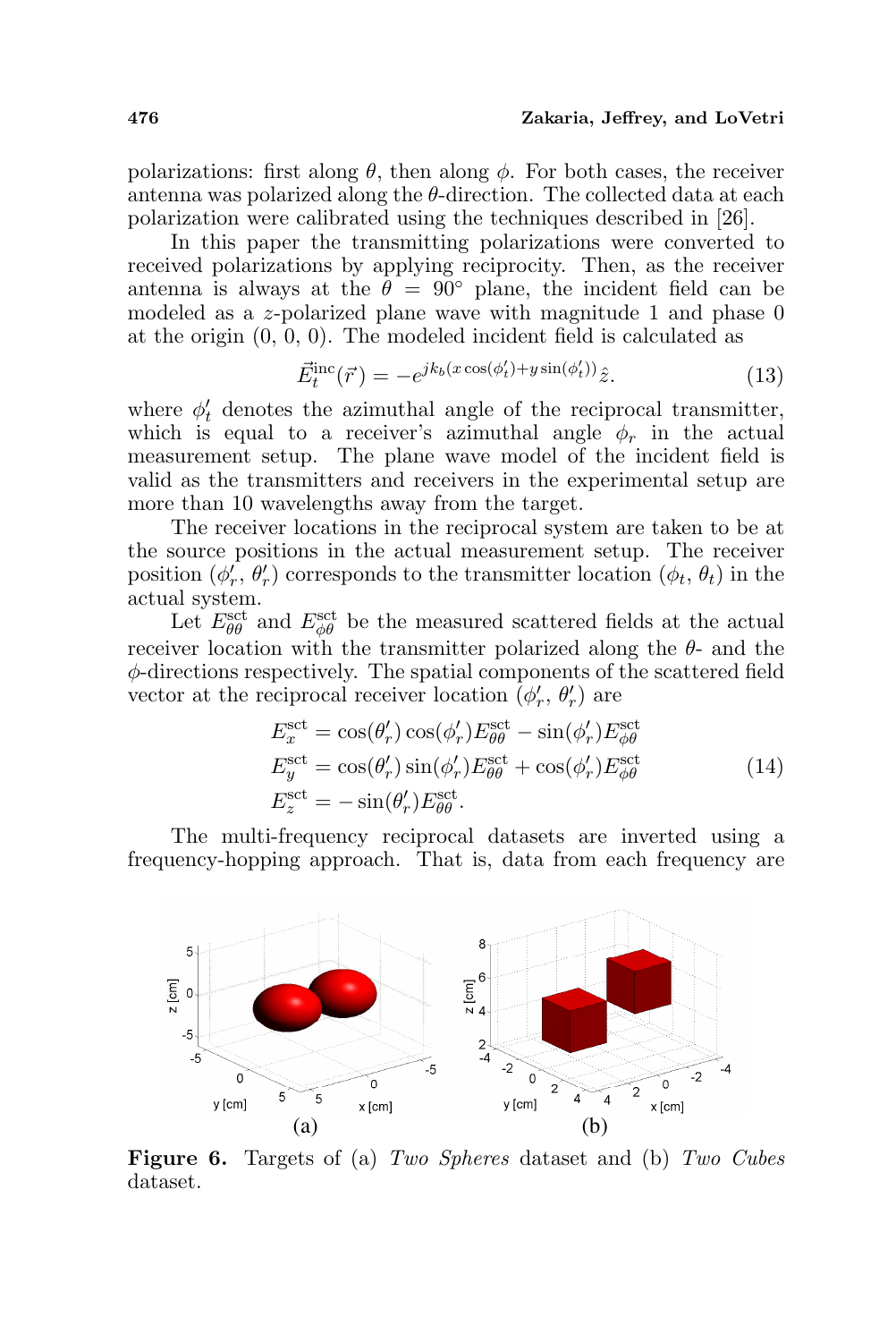inverted independently, and the solution from a lower frequency is used to calculate the initial guess for the next higher frequency. At each frequency, the algorithm was run for 75 iterations (increasing the number of iterations did not alter the final result). Herein we show inversion results for three datasets: Two Spheres, Two Cubes and Myster. The imaginary part of the reconstructions are not shown as the targets are lossless.

### 5.2.1. Two Spheres

The target consists of two dielectric spheres 50 mm in diameter and aligned along the x-axis, as depicted in Fig.  $6(a)$ . The relative permittivity of both spheres is  $\epsilon_r = 2.6$ . The imaging domain,  $\mathcal{D}$ , is defined as a sphere 120 mm in diameter, centered around the origin. The unknown variables are located at the centroids of approximately 173, 713 tetrahedra within D. The frequency-hopping approach is applied to the multi-frequency data at 3, 4 and 5 GHz.



Figure 7. Two Spheres reconstruction at 5 GHz: (a) the isosurface plot (level = 1.5), and the 2D cross-section plots at planes (b)  $x = 0$ , (c)  $y = 0$  and (d)  $z = 0$ . Superimposed circles are provided to show actual OI location.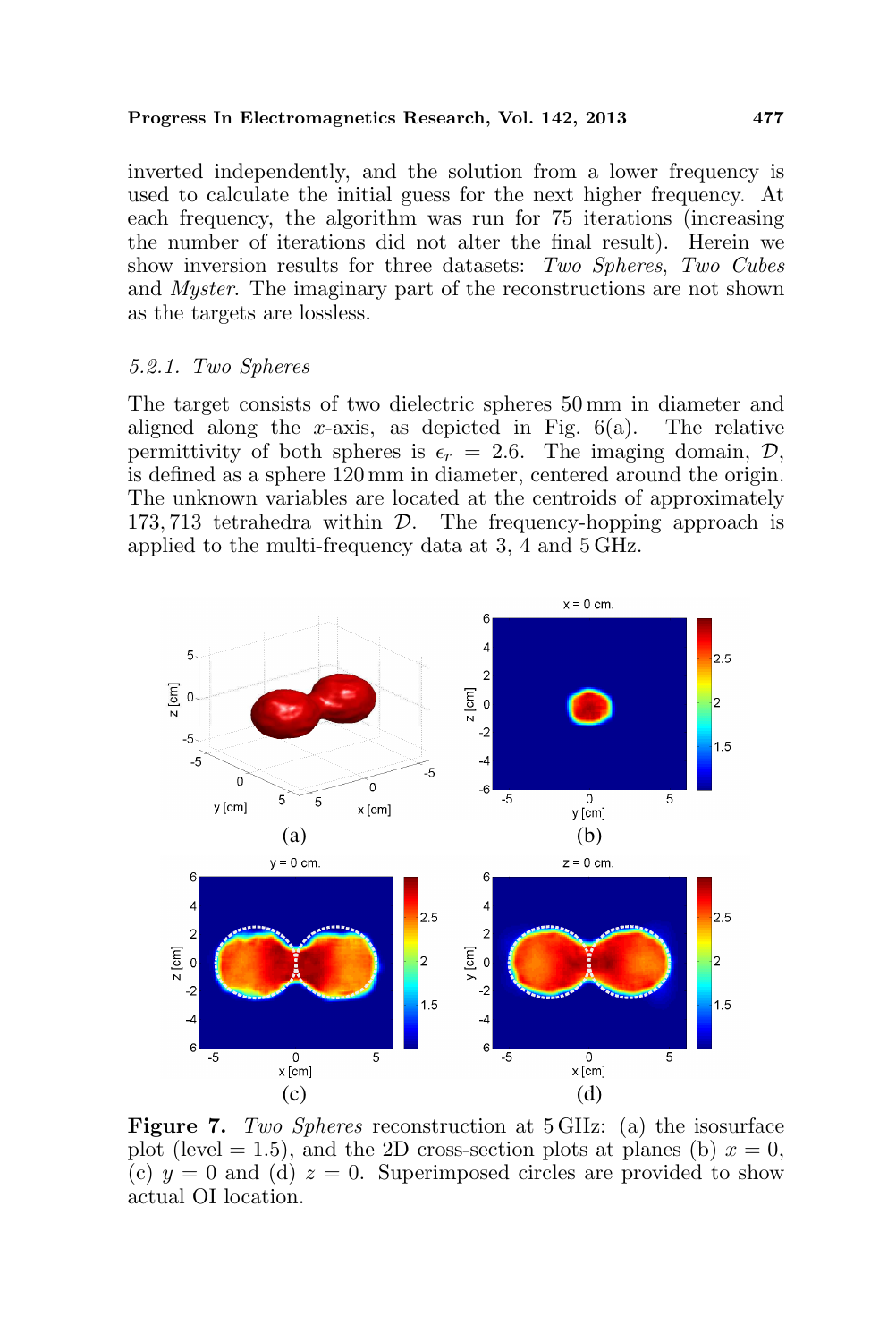The results at 5 GHz are shown in Fig. 7 in the form of a 3D isosurface plot (level set to 1.5), and three 2D cross-sectional plots at planes  $x = 0$ ,  $y = 0$  and  $z = 0$ . The algorithm predicated the location and size of the spheres accurately, along with estimating their relative permittivity at approximately 2.6.

#### 5.2.2. Two Cubes

The target/OI has two dielectric cubes of side-length equal to 25 mm and relative permittivity  $\epsilon_r = 2.3$ . The cubes are located 25 mm and 50 mm above the plane  $z = 0$  as shown in Fig. 6(b). The imaging domain, D, is selected as a rectangular prism with length and width equal to 90 mm and a height of 95 mm. The domain center is located at  $(0, 0, 52.5)$  mm. The multi-frequency data from  $3 \text{ GHz}$  to  $8 \text{ GHz}$  with a step of 1 GHz are used to reconstruct the OI using frequency-hopping approach. The number of unknowns in  $\mathcal D$  is 83,020.

The inversion results at 8 GHz are shown in Fig. 8 and they include: (a) an isosurface plot with the level set to 1.5, and the 2D



Figure 8. Two Cubes reconstruction at 8 GHz: (a) the isosurface plot (level  $= 1.5$ ), and the 2D cross-section plots at planes (b)  $x =$  $[-1.4, 1.4]$  cm, (c)  $y = [-1.4, 1.4]$  cm and (d)  $z = [3.0, 6.4]$  cm. Superimposed lines are provided to show actual OI location.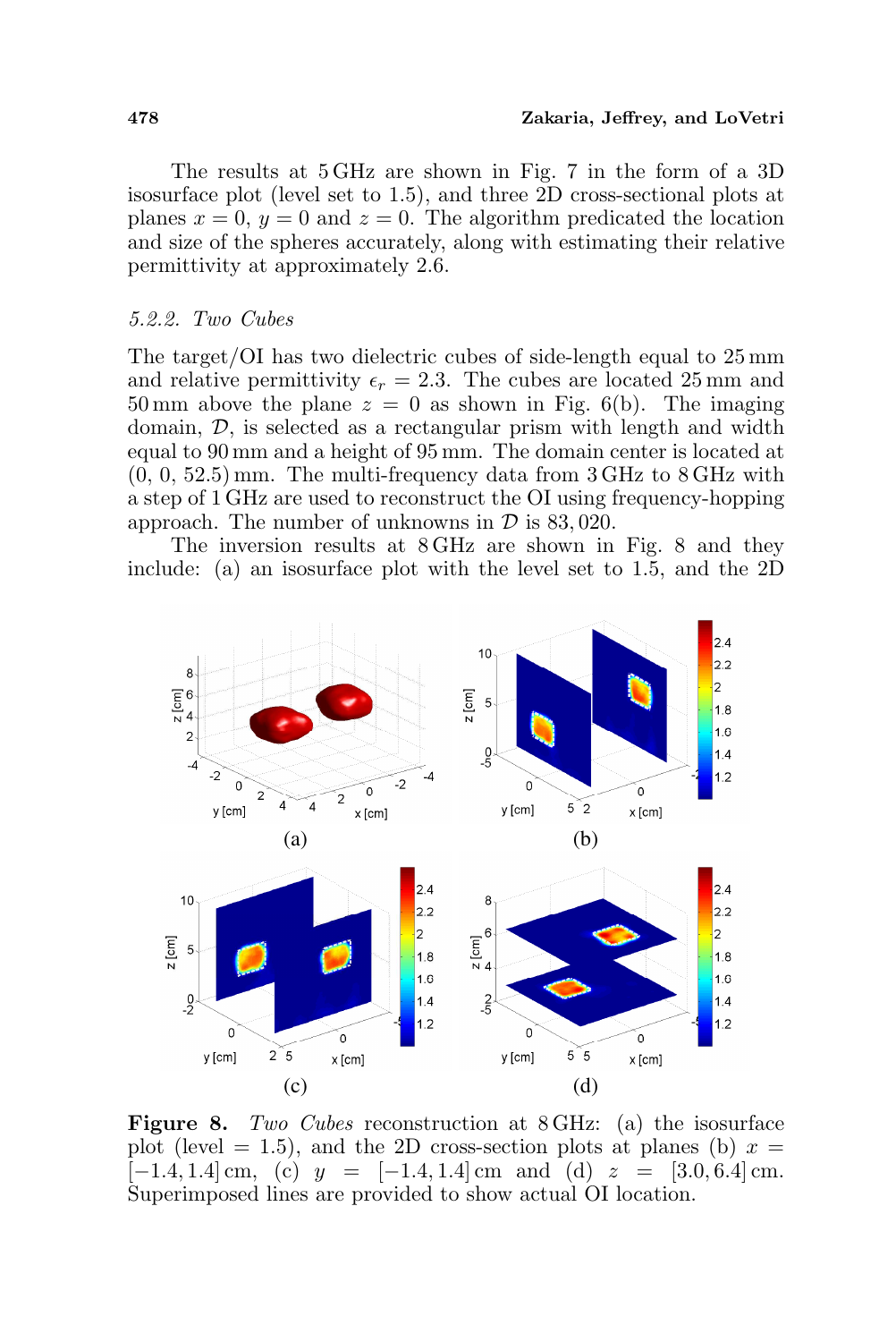slice plots at planes (b)  $x = [-1.4, 1.4]$  cm, (c)  $y = [-1.4, 1.4]$  cm and (d)  $z = [3.0, 6.4]$  cm. The locations and relative sizes of the cubes are predicted correctly by the MR-FEM-CSI algorithm. The estimated relative permittivity values are close to 2.3.

#### 5.2.3. Myster

The target/OI is a group of 12 identical spheres, 23.8 mm diameter each. They are arranged together to compose the geometry shown in Fig.  $9(a)$ . The sphere centers are situated along the vertices of an icosahedron, as depicted in Fig. 9(b). Each sphere has a relative permittivity  $\epsilon_r = 2.6$ . The inversion domain, D, is a square box with its center point located at (0, 0, 10) mm. The length and width of the box are equal to 100 mm and its height is 80 mm. The number of unknowns is approximately 70, 908. The frequency-hopping approach is applied using data from 3 GHz to 8 GHz with a a frequency increment of 1 GHz.



Figure 9. (a) Myster target configuration for (b) an icosahedron. The red circles at the vertices of the icosahedron are the centers of spheres constructing the target.

The reconstruction results at  $8 \text{ GHz}$  are shown in Figs. 10(a)– (f) at six z-planes ranging from  $z = 0.44$  cm to  $z = 3.567$  cm. The algorithm predicted the overall shape and location of the Myster object accurately. The individual spheres of the target are hardly distinguishable from each other and this is due to the nature of the  $L_2$ -weighted regularizer that tends to smooth and fuse the spheres together; nevertheless the relative permittivity value of the spheres are not overestimated. These results are similar in accuracy and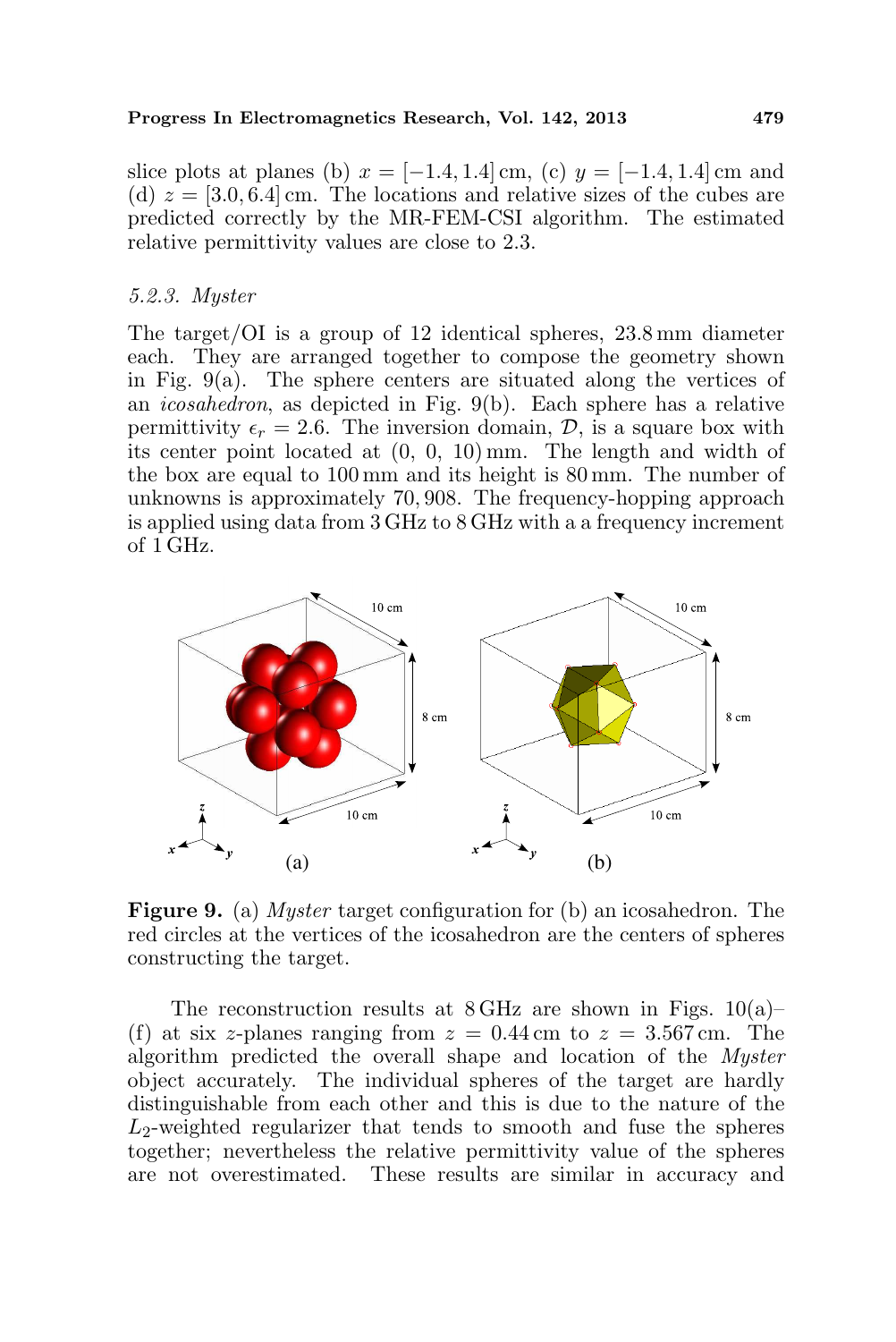

Figure 10. Myster reconstruction at 8 GHz: the 2D cross-section plots at z-planes. (a) 0.44 cm, (b) 1.374 cm, (c) 1.69 cm, (d) 2.31 cm, (e) 2.94 cm and (f) 3.567 cm. Superimposed circles are provided to show actual OI location.

performance as those obtained using [1, 27, 28]. MR-FEM-CSI does not provide any significant advantages for the inversion of this type of experimental dataset. But it is interesting to verify the code does compare well with these existing techniques.

## 6. CONCLUSION

In this work we have presented the extension of the MR-FEM-CSI algorithm to three-dimensional full-vectorial microwave imaging problems. Numerical results have shown successful inversion of both synthetic and experimental datasets. The synthetic dataset was chosen to emphasize the advantages of the FEM formulation, namely boundary conditions of arbitrary type and shape, and support for inhomogeneous background media. In our current implementation, the price for these advantages is the pre-computation and storage of the inverse FEM operator. To reduce the computational burden imposed by storing the LU-decomposition of the FEM operator, we have parallelized the implementation using PETSc.

Future work will consider extending the FEM formulation to higher-order elements, exploiting a dual mesh for supporting the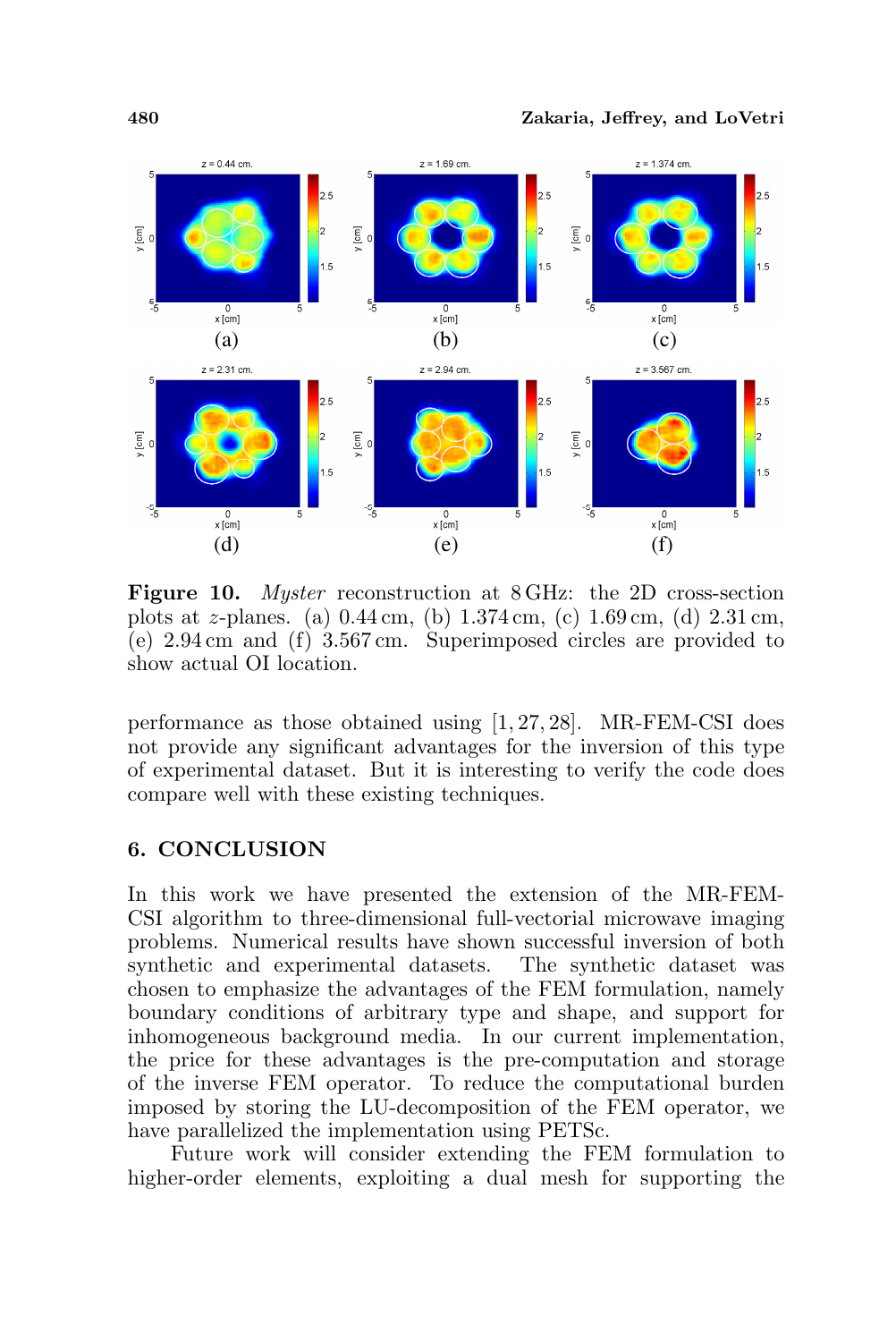contrast function and replacing the LU-decomposition of the inverse FEM operator with preconditioned iterative solvers.

# ACKNOWLEDGMENT

This work was supported by Natural Sciences and Engineering Research Council of Canada and MITACS Elevate. The authors would like to thank the Institut Fresnel of Marseilles, France, for providing the experimental datasets. Also, the authors acknowledge the help of Mr. Jonatan Aronsson for his assistance in using the cluster at the department of electrical and computer engineering at the University of Manitoba.

# **REFERENCES**

- 1. Abubakar, A., T. Habashy, G. Pan, and M. Li, "Application of the multiplicative regularized Gauss-Newton algorithm for threedimensional microwave imaging," IEEE Tran. on Antenn. and Propag., Vol. 60, No. 5, 2431–2441, May 2012.
- 2. Grzegorczyk, T., P. Meaney, P. Kaufman, R. di Florio-Alexander, and K. Paulsen, "Fast 3-D tomographic microwave imaging for breast cancer detection," IEEE Tran. on Med. Imaging, Vol. 31, No. 8, 1584–1592, 2012.
- 3. Amineh, R. K., A. Khalatpour, and N. Nikolova, "Threedimensional microwave holographic imaging using co- and crosspolarized data," IEEE Tran. on Antenn. and Propag., Vol. 60, No. 7, 3526–3531, 2012.
- 4. Mudry, E., P. C. Chaumet, K. Belkebir, and A. Sentenac, "Electromagnetic wave imaging of three-dimensional targets using a hybrid iterative inversion method," Inverse Probl., Vol. 28, No. 6, 065007, 2012, [Online], Available: http://stacks.iop.org/0266-  $5611/28/i=6/a=065007.$
- 5. Gilmore, C. and J. LoVetri, "Enhancement of microwave tomography through the use of electrically conducting enclosures," Inverse Probl., Vol. 24, No. 3, 035008, 2008, [Online], Available: http://stacks.iop.org/0266-5611/24/i=3/a=035008.
- 6. Van den Berg, P. M. and R. E. Kleinman, "A contrast source inversion method," Inverse Probl., Vol. 13, No. 6, 1607, 1997.
- 7. Abubakar, A., P. M. van den Berg, and S. Y. Semenov, "Two- and three-dimensional algorithms for microwave imaging and inverse scattering," Journal of Electromagnetic Waves and Applications, Vol. 17, No. 2, 209–231, 2003.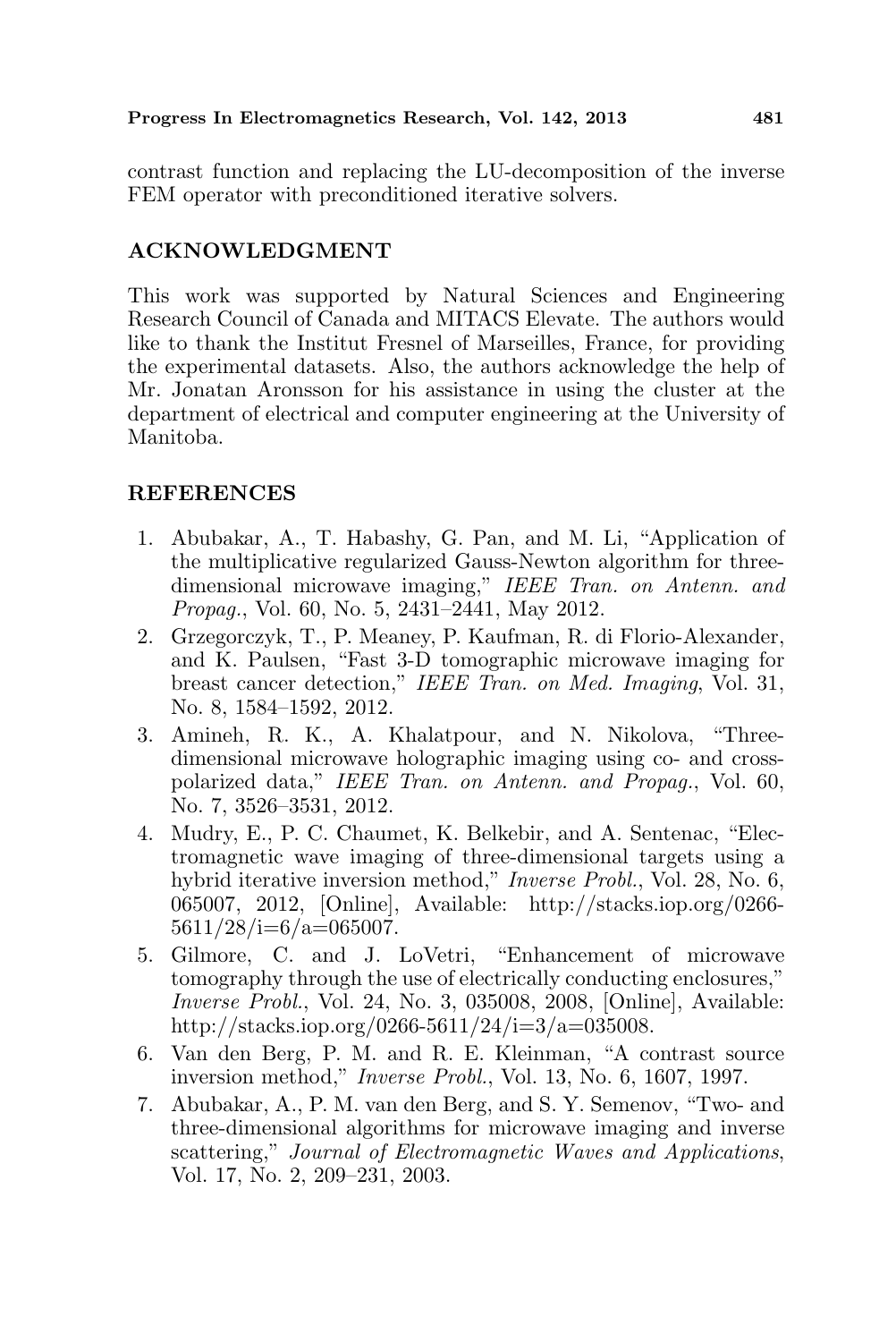- 8. Zakaria, A., C. Gilmore, and J. LoVetri, "Finite-element contrast source inversion method for microwave imaging," Inverse Probl., Vol. 26, No. 11, 115010, Nov. 2010, [Online], Available: http://stacks.iop.org/0266-5611/26/i=11/a=115010.
- 9. Zakaria, A., A. Baran, and J. LoVetri, "Estimation and use of prior information in FEM-CSI for biomedical microwave tomography," IEEE Antenn. Wirel. Pr., Vol. 11, 1606–1609, 2012.
- 10. Zakaria, A. and J. LoVetri, "A study of adaptive meshing in FEM-CSI for microwave tomography," The 14th Int. Symp. on Antenna Technology and Applied Electromagnetics & the American Electromagnetics Conf., 1–4, Ottawa, Canada, 2010.
- 11. Zakaria, A. and J. LoVetri, "The finite-element method contrast source inversion algorithm for 2D transverse electric vectorial problems," IEEE Tran. on Antenn. and Propag., Vol. 60, No. 10, 4757–4765, Oct. 2012.
- 12. Ostadrahimi, M., A. Zakaria, J. LoVetri, and L. Shafai, "A nearfield dual polarized (TE-TM) microwave imaging system," IEEE Tran. on Microw. Theory and Techniques, Vol. 61, No. 3, 1376– 1384, Mar. 2013.
- 13. Balay, S., J. Brown, K. Buschelman, V. Eijkhout, W. D. Gropp, D. Kaushik, M. G. Knepley, L. C. McInnes, B. F. Smith, and H. Zhang, "PETSc users manual," Argonne National Laboratory, Tech. Rep. ANL-95/11 — Revision 3.3, 2012.
- 14. Jin, J., The Finite Element Method in Electromagnetics, John Wiley and Sons, New York, 2002.
- 15. Zakaria, A., "The finite-element contrast source inversion method for microwave imaging applications," Ph.D. Dissertation, University of Manitoba, Mar. 2012, [Online], Available: http://hdl.handle.net/1993/5213.
- 16. Van den Berg, P. M. and A. Abubakar, "Contrast source inversion method: State of art," Progress In Electromagnetic Research, Vol. 34, 189–218, 2001.
- 17. Abubakar, A., T. M. Habashy, and P. M. van den Berg, "Nonlinear inversion of multi-frequency microwave fresnel data using the multiplicative regularized contrast source inversion," Progress In Electromagnetics Research, Vol. 62, 193–201, 2006.
- 18. Zakaria, A. and J. LoVetri, "Application of multiplicative regularization to the finite-element contrast source inversion method," IEEE Tran. on Antenn. and Propag., Vol. 59, No. 9, 3495–3498, Sep. 2011.